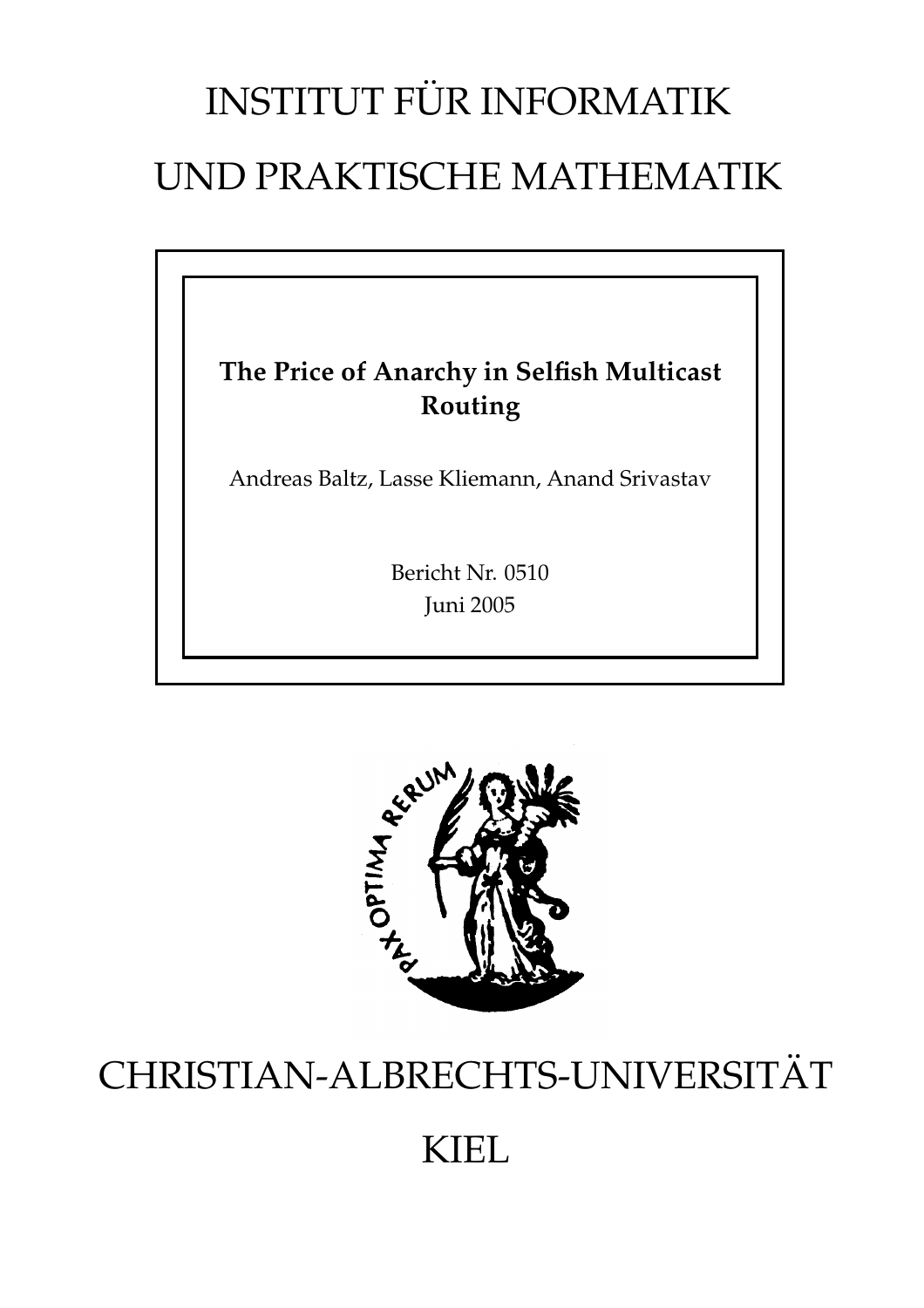## The Price of Anarchy in Selfish Multicast Routing

Andreas Baltz∗ , Lasse Kliemann† , Anand Srivastav {aba,lki,asr}numerik.uni-kiel.de

Institut für Informatik und Praktis
he Mathematik, CAU Kiel Christian-Albre
hts-Platz 4 24118 Kiel

June 2005

∗Supported by DFG. †Supported by DFG.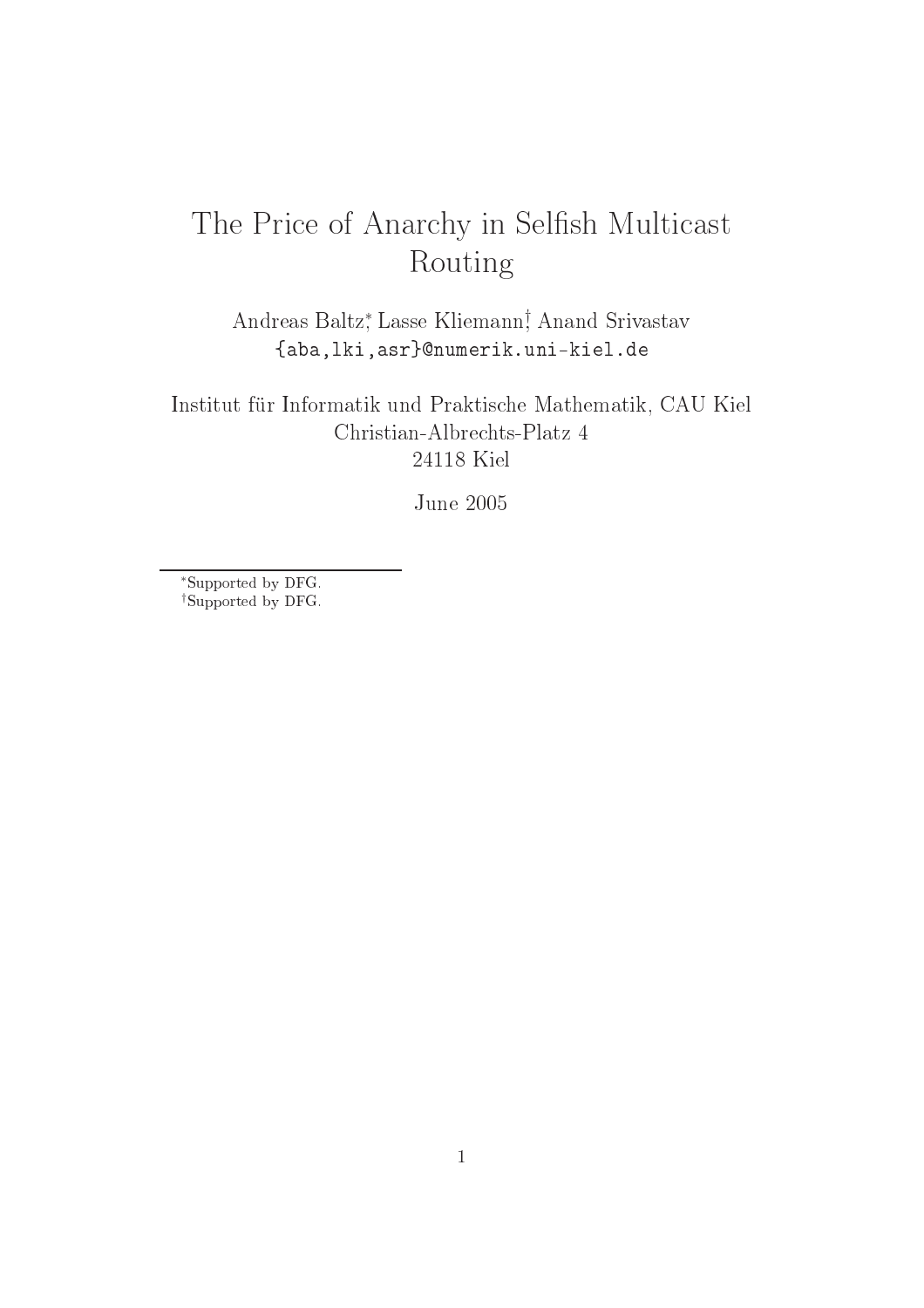#### **Abstract**

We study the price of anarchy for selfish multicast routing games in dire
ted multigraphs with laten
y fun
tions on the edges, extending the known theory for the unicast situation, and exhibiting new phenomena not present in the unicast model. In the multicast model we have  $N$  commodities, where for each  $i = 1, \ldots, N$ , a flow from a source  $s_i$  to a finite number of terminals  $t_i^1, \ldots, t_i^{k_i}$  has to be routed such that every terminal  $t_i^j$  receives flow  $n_i \in \mathbb{R}_{\geq 0}$ . The flow demand of  $n_i$  for each commodity is under the control of infinitely many users (or players), each of them controlling a negligible fraction of it and trying to selfishly find the fastest route possible. Each of the players can choose from a set of strategies, which describe different routing decisions. For commodity *i*, a strategy is a set of  $s_i-t_i^j$ -paths  $(j = 1, ..., k_i)$ . In the unicast model,  $k_i = 1$  for all i. A flow (or action distribution) is a mapping that assigns to ea
h strategy the amount of users hoosing that strategy. A value  $f(S)$  assigned to a strategy S in the multicast model can be realized in two different ways: either every  $s_i-t_i^j$ -path of the strategy carries flow  $f(S)$ , which is the usual notion of flows (inspired by physical transport), or we allow the network nodes to multiply duplicate incoming flows, which is characteristic for data transfer. Duplication can be useful in order to reduce the load of high-laten
y edges. We onsider both kinds of realizations.

*Nash flows* (or *Nash equilibria*) are special flows in which no player has an in
entive to unilaterally deviate from his urrent strategy. To evaluate the overall performance of a flow, we have a function called the *social cost* of the flow. The *price of anarchy* is the quotient between the social cost of a worst-case Nash equilibrium and an optimal flow.

We start the analysis by showing (via variational inequalities) that multicast games admit Nash equilibria. One of the significant results of this paper is the proof of an upper bound for the price of anarchy of  $\frac{4}{3} \cdot \frac{\nu^2}{\nu^*}$  $\overline{\nu^*}$  in some variants of multicast routing for linear edge latencies. We also prove a lower bound of  $\nu$ , so we have upper and lower bounds that are tight up to a factor of  $\frac{4}{3}\nu$ . Here,  $\nu$  and  $\nu^*$  are network and strategy dependent parameters reflecting the maximum/minimum consumption of the network. Both are 1 in the unicast case. For edge-latencies being polynomials of degree p, we give examples with price of anarchy at least  $\nu^p$ , which in the general situation with  $\nu > 1$ , is an exponential increase compared to the Roughgarden bound of  $O(p/\ln p)$  for the unicast model. This exhibits the contrast to the unicast case, where we have Roughgarden's (2002) result that the price of anar
hy is independent of the network topology. To our knowledge this paper is the first thorough study of the price of anarchy in the multicast scenario. The approa
h may lead to further resear
h extending game-theoreti network analysis to models used in appli
ations.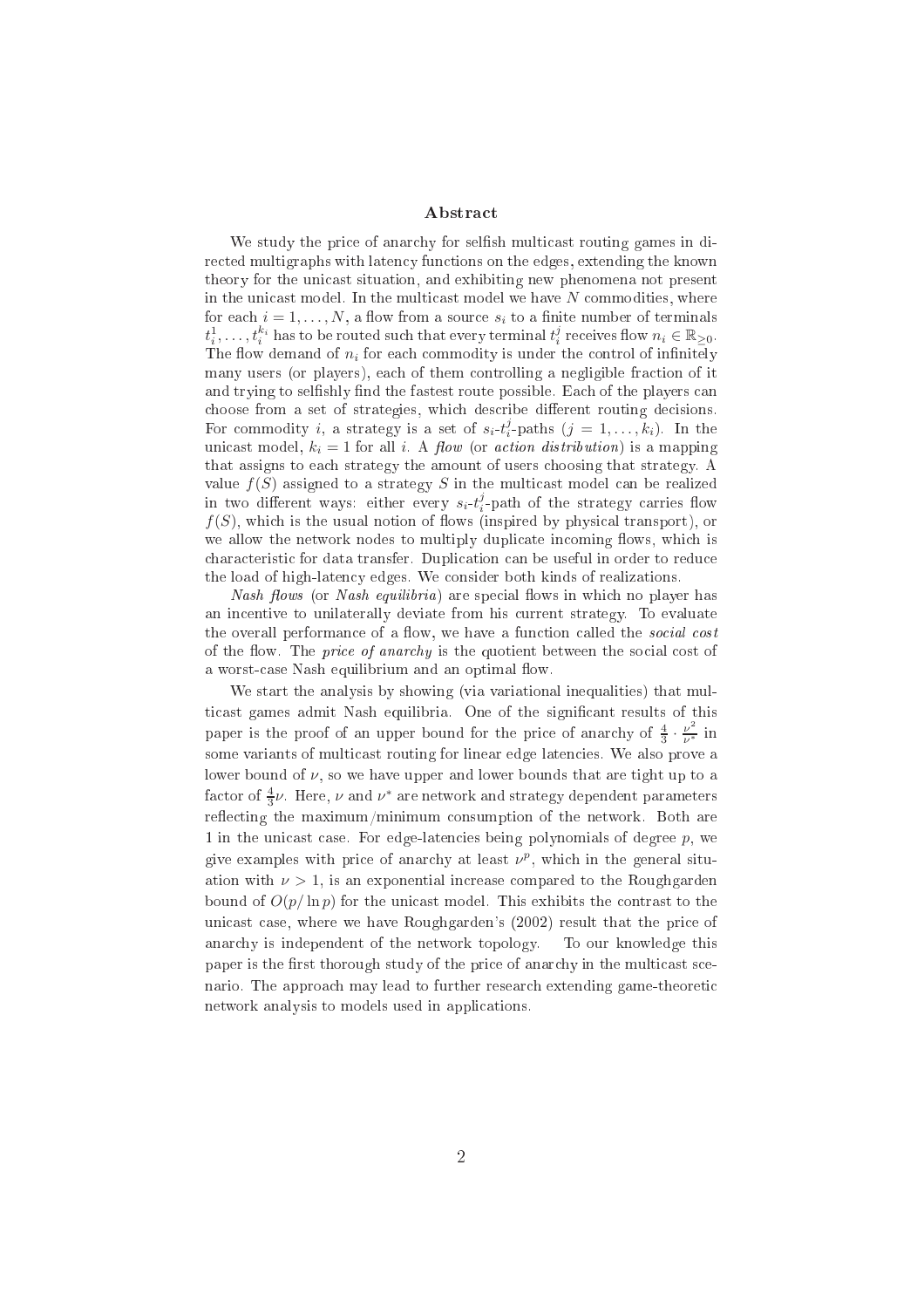### 1. Introduction

Multicast routing in communication networks is a natural and practically relevant extension of the so far quite well studied unicast routing. Among the applications of multicast routing are the transmission of music, movies. onferen
es, or any other popular ontent, that is requested by several ustomers at a time. A formal des
ription of our multi
ast routing model needs many technical definitions. We keep the introduction on a more informal level and refer the reader to Section 2 for all necessary details.

Problem Formulation. An instan
e of selsh multi
ast routing onsists of a directed multigraph  $G = (V, E)$ , where the edges are also called links, a set of  $N$  player classes, called commodities, where commodity  $i$  is characterized by a source  $s_i$  and terminals (or sinks)  $t_i^1, \ldots, t_i^{k_i}$ , and a (flow) demand of  $n_i \in \mathbb{R}_{\geq 0}$ . The links are each equipped with a latency function  $l_e: \mathbb{R}_{\geq 0} \longrightarrow \mathbb{R}_{\geq 0}$ . For commodity i, a set  $S = \{P_1, \ldots, P_{k_i}\}$  where  $P_j$  is an  $s_i-t_i^j$  $i<sub>i</sub>$ -path, is called a strategy. The task is to realize for every commodity i, a flow in the network from  $s_i$  to all terminals  $t_i^1, \ldots, t_i^{k_i}$ , satisfying the demand  $n_i$  for every terminal. We think of the demand as being under control of infinitely many players, each controlling a negligible fraction and selfishly trying to find the fastest route for it. This game-theoretic model is known as the Wardrop model.

In the unicast model,  $k_i = 1$  for all i, so we have a collection of single source/single sink commodities, and every strategy S consists of one path only. In the multicast case there are two different ways to route the flow  $f(S)$  assigned to a strategy S for commodity *i*: either, we route  $f(S)$  on each path, which is the usual notion of flows satisfying the Kirchhoff conservation law (here shortly called *conservation flow*), or we allow multiple duplication of flow at certain nodes: a link which serves several, say  $r$ , terminals in a strategy, i.e., a link contained in r paths of that strategy, only needs to transmit the data once, not  $r$  times. That is because the data can later be duplicated to serve all terminals. In this way, the congestion on the links can be reduced. We call such a flow *duplication flow*.

The cost of a flow is defined by  $\mathsf{SC}(f) = \sum_{S \in \mathfrak{S}} l_S(f) f(S)$ , where  $\mathfrak{S}$  is the set of all strategies of all commodities,  $f(S) \leq n_i$  is the portion of the demand that by the decision of the selfish players has been allocated to strategy  $S$ . and  $l_S(f)$  is the strategy latency for S. We study four different definitions for  $l<sub>S</sub>$ , which all coincide in the unicast case. Together with the two types of flows (conservation and duplication), we thus have 8 variants of multicast. The price of anarchy for a multicast instance  $\mathcal{I}$  is  $\rho(\mathcal{I}) = \sup_f \frac{\mathsf{SC}(f)}{\mathsf{SC}(f^*)}$  $\frac{\mathsf{SC}(f)}{\mathsf{SC}(f^*)}$ , where f ranges over all Nash equilibria and  $f^*$  is an optimal flow. A Nash equilibrium is a flow in which no player (meaning: no portion of the flow, however small)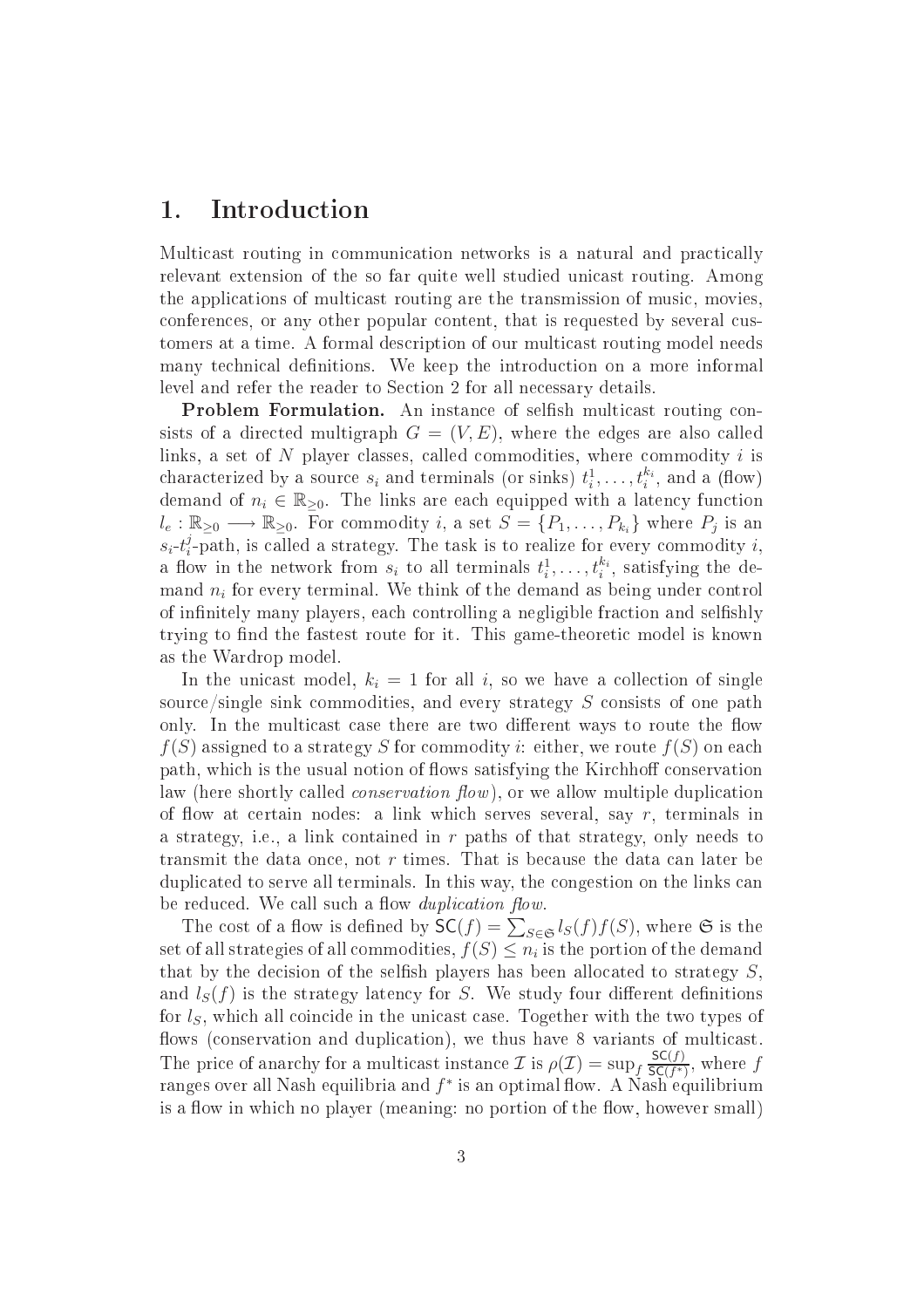has an incentive to unilaterally deviate from his current strategy.

Previous and Related Work. By the pioneering work of Roughgarden [6] and Roughgarden and Tardos [8] we know that  $\rho(\mathcal{I})$  in the unicast model for latency functions being polynomials of degree  $p$ , is bounded from above by  $O(\frac{p}{\ln n})$  $\frac{p}{\ln p}$  (and is  $\frac{4}{3}$  for  $p=1$ ). As already an example of a 2-parallel links network has a price of anarchy of  $\frac{4}{3}$  (for  $p=1$ ), the surprising conclusion is that it is *independent* of the network topology  $[6, Sec. 3.4]$ .

our communities are solid foundation for the analysis of multiples. The multiples of multiples of multiples of games is given in Se
tion 2. In Se
tion 2.1 we introdu
e a on
ise model, and in Se
tion 2.2 we show, using results on variational inequalities, the existen
e of Nash equilibria.

As a main result, we show in Section 3 that the price of anarchy in multiast routing may depend heavily on the network topology and the strategies. Certain edges of the graph may be utilized under ertain strategies more than others, although the players on those strategies are not harged for this. On the other hand, some strategies may depend highly on some edges but only ontribute a small amount to their utilization. See Remark 4.1 for a more detailed discussion of this. To capture the effects of this phenomenon, which does not occur in unicast routing, we introduce for each edge and strategy an integer called the *consumption*. Moreover we introduce two new invariants for a graph G and a set of strategies  $\mathfrak{S}$ , which we call maximum (resp. minimum) consumption number,  $\nu = \nu(G, \mathfrak{S})$  resp.  $\nu^* = \nu^*(G, \mathfrak{S})$ . We have  $\nu = 1 = \nu^*$  in unicast routing. We show in Section 3.3 that in two variants of multicast for linear latency functions, the price of anarchy is at most  $\frac{4}{3}$  $\nu^2$ ν ∗ and in Section 3.2 provide a lower bound for one of these variants of  $\nu$  (with  $\nu^* = 1$ ). So, we have here a gap of  $\frac{4}{3}\nu$ .

For latency functions being polynomials of degree  $p$ , we present (also in Section 3.2) a multicast instance with price of anarchy at least  $\nu^p$ . As in general  $\nu > 1$ , the  $\nu^p$  bound is exponentially larger than the corresponding unicast bound of  $O(\frac{p}{\ln n})$  $\frac{p}{\ln p}$ ). This is surprising (and disappointing from the point of view of a ompany running the network). For instan
es using the advantages of duplication flows in order to de-load high-latency links, the ost of the global optimum de
reases drasti
ally, but unfortunately, due to selfish behavior, the users grab (greedily) certain links without a lookahead and block them out, so that the cost of the Nash equilibrium still stands high. For other definitions of strategy latency, in Section 4 we are able to prove that results from non-atomic congestion games, i.e., bounds of the form  $O(\frac{p}{\ln n})$  $\frac{p}{\ln p}$ ), carry over.

Open Problems. A ouple of interesting open problems arise from this paper. For example, can the  $\frac{4}{3}\nu$  factor gap between upper and lower bound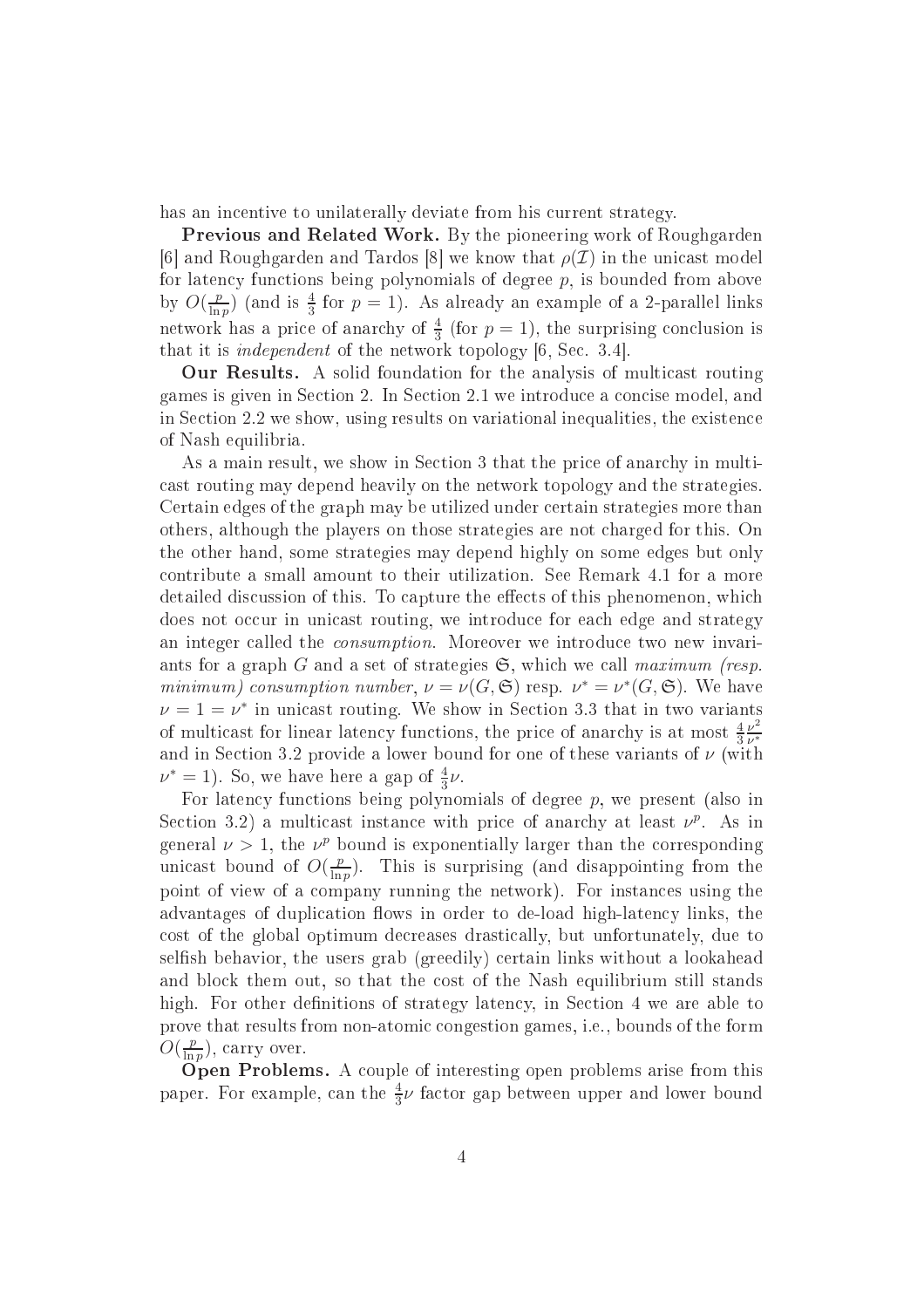be closed? Furthermore, is the price of anarchy for polynomials of degree p of order  $O(\nu^p)$ , matching the lower bound? It would also be interesting to onsider polynomial time algorithms for the omputation of equilibria.

An ambitious task would be to study multicast for information flows with duplication and coding facilities of the network. Such networks are the stateof-the-art in today's engineering designs. Our work an be onsidered as a first step in this direction.

### 2. Basi
s of Multi
ast Routing

#### 2.1. Model and Instan
es

An instance of selfish multicast routing consists of the following.

• A directed multigraph  $G = (V, E)$ . The edges are also called *links*.

• A set of N player classes (or user classes). Sometimes, player classes are also called *commodities*. Each player class is characterized by a demand  $n_i$  and a vector of vertices  $(s_i; t_i^1, \ldots, t_i^{k_i})$ , where  $s_i$  is the source, and the  $t_i^1, \ldots, t_i^{k_i}$  are the terminals.

• The demand  $n_i$  is supposed to be routed from  $s_i$  to each of the terminals  $t_i^1, \ldots, t_i^{k_i}$ . We think of the demand as being under control of infinitely many players, ea
h of them ontrolling a negligible amount of it. This is the wellknown Wardrop model (see, e.g., [6, Sec. 2.2]), which will become clearer when we define flows and Nash equilibria below.

• Each link  $e \in E$  in the graph is equipped with a latency function  $l_e$ :  $\mathbb{R}_{\geq 0} \longrightarrow \mathbb{R}_{\geq 0}$ . We always assume each latency function to be non-decreasing and standard [6]. This means that it is differentiable and  $\xi \mapsto l_e(\xi)\xi$  is onvex.

If an amount  $\xi$  of traffic is to be routed through the link e, each unit of flow will take  $l_e(\xi)$  time to traverse e. Hence we have a total latency of  $l_e(\xi)\xi$ on that link.

• For  $i \in [N] = \{1, \ldots, N\}$ , we call a set of paths  $S := \{P_1, \ldots, P_{k_i}\}$  where  $P_j$  is a path connecting  $s_i$  with  $t_i^j$  $i$  for  $j \in [k_i]$ , a strategy. Note that for unicast routing  $k_i = 1$  for all i. The set of all strategies we wish to allow for player class *i* is denoted by  $\mathfrak{S}_i$ . We assume<sup>1</sup> that  $\mathfrak{S}_i \cap \mathfrak{S}_j = \emptyset$  for all  $i, j \in [N]$ . Let  $\mathfrak{S} := \bigcup_{i \in [N]} \mathfrak{S}_i.$ 

• An *action distribution* (according to  $[8]$ ), simply called *flow*, is a map  $f : \mathfrak{S} \longrightarrow \mathbb{R}_{\geq 0}$  such that all the demands are met, i.e.,  $\sum_{S \in \mathfrak{S}_i} f(S) =$ 

<sup>&</sup>lt;sup>1</sup>Otherwise we have to treat  $\mathfrak S$  as a multiset.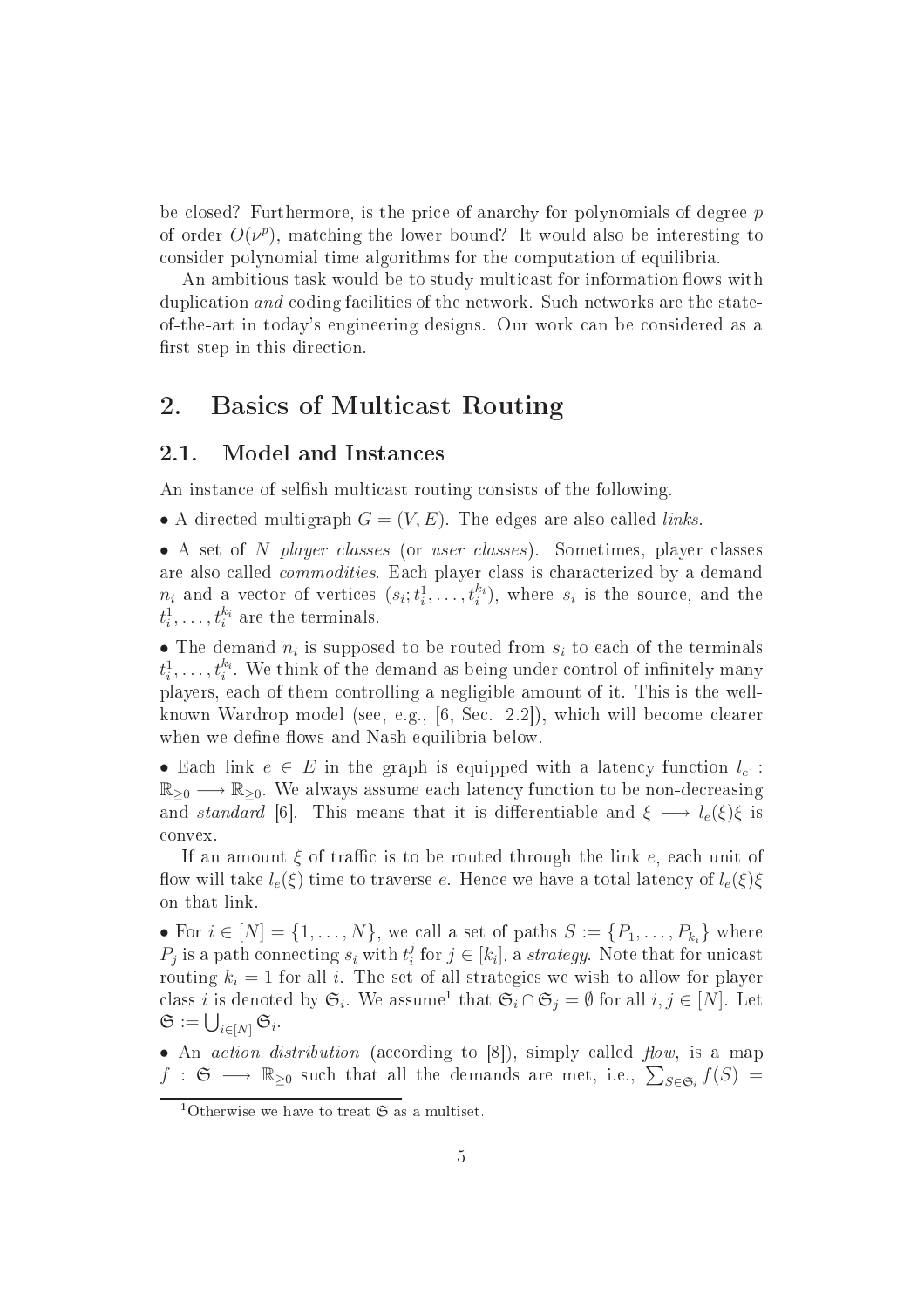$n_i \quad \forall i \in [N]$ . A flow can be understood as a partition of each of the real intervals  $[0,n_i]$ . Each of these intervals represents the continuum of infinitely many players of the corresponding player class. The quantity  $f(S)$  gives, for each  $S \in \mathfrak{S}_i$ , the portion of demand that by the decision of the players from that class is routed according to that particular strategy  $S$ .

As described in the introduction, the routing of a flow in the multicast model can be done in two different ways: we can route the demand with flows in the usual sense (conservation flows) or with flows allowing duplication (duplication flows).

• Let  $e \in E$  and  $S \in \mathfrak{S}$ . We define the *consumption* of e under S as  $c(e, S) := |\{P \in S; e \in P\}|$ , i.e., the consumption is the number of paths in S traversing  $e$ , or in other words, the number of terminals served via  $e$  in this strategy.

• The congestion  $f_e$  of a link e with respect to a flow f is the amount of traffic that link  $e$  has to process. The total latency of a link  $e$  hence is  $l_e(f_e)f_e$ . Each instance defines the congestion in one of the following ways, depending on whether we have conservation flows or duplication flows.

$$
f_e := \begin{cases} \sum_{S \in \mathfrak{S}(e)} c(e, S) f(S) & \text{conserv. flow} \\ \sum_{S \in \mathfrak{S}(e)} f(S) & \text{dupl. flow} \end{cases}
$$
 (1)

Here,  $\mathfrak{S}(e)$  denotes the set of all strategies that contain a path which in turn ontains e.

• We denote by  $l_S(f)$  the so-called latency of strategy S with respect to a flow f. In unicast  $l_S(f)$  is simply the sum of the latencies in the single path of which the strategy  $S$  consists<sup>2</sup>.

Let  $S = \{P_1, \ldots, P_{k_i}\} \in \mathfrak{S}$ . As in [6], the latency of a path P under f is defined by

$$
l_P(f) := \sum_{e \in P} l_e(f_e).
$$

By  $E(S)$  we denote the union of the edges in all the paths in S. Note that we consider  $E(S)$  not as a multiset, so edges do not appear multiple times even if they lie in several paths.

We introduce the following four definitions of the latency of a strategy  $S$ .

$$
l_S^{\text{edges}}(f) := \sum_{e \in E(S)} l_e(f_e), \quad l_S^{\text{paths}}(f) := \sum_{P \in S} l_P(f),
$$
  

$$
l_S^{\text{paths avg}}(f) := \frac{1}{|S|} l_S^{\text{paths}}(f), \quad l_S^{\text{max}}(f) := \max_{P \in S} l_P(f)
$$
 (2)

<sup>2</sup>The maximum over all links in the path has also been studied  $[5]$ .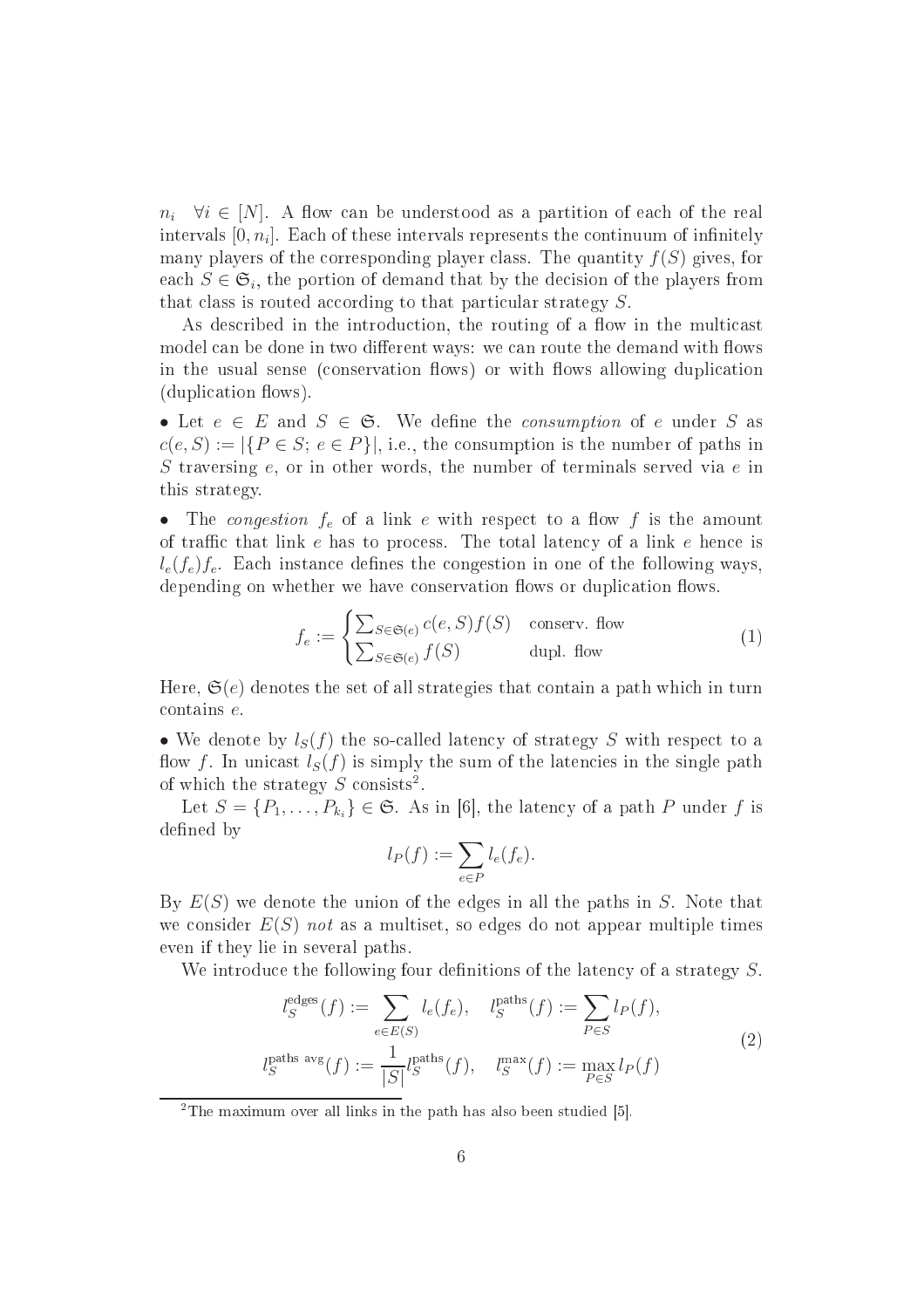An instance of selfish multicast routing includes one of these strategy latency functions.

Remark 2.1. a) For uni
ast routing, all four denitions oin
ide.

b) It is easy to see that  $l_S^{\text{paths}}(f) = \sum_{e \in E(S)} c(e, S) l_e(f_e)$ .

#### 2.2. Nash Equilibria, So
ial Cost, Pri
e of Anar
hy

A flow f is called a *Nash equilibrium* (sometimes abbreviated  $NE$ ), if

$$
f(S_1) > 0 \Longrightarrow l_{S_1}(f) \le l_{S_2}(f) \quad \forall S_1, S_2 \in \mathfrak{S}_i \quad \forall i \in [N]. \tag{3}
$$

Hence, in a Nash equilibrium, only minimum-latency strategies are used. since then no player has an incentive to choose a different strategy (provided the rest of the players keep their current decision). If each  $l<sub>S</sub>$  is continuous (whi
h will be the ase during all our studies), then the game admits at least one Nash equilibrium. This follows from the characterization of Nash equilibria as the solutions to a ertain variational inequality (see Theorem 2.4 and the dis
ussion after that).

We define the *social cost* of a flow f as  $SC(f) := \sum$ S∈S  $l_S(f)f(S)$ . The social cost captures the overall performance of the system for a given flow  $f$ . We will always assume that our instances admit a flow  $f^*$  with minimum social cost and that  $SC(f^*) > 0$ . Existence is guaranteed if all  $l_S$  are continuous (which will be the case in our studies), because the set of flows is compact. For an instance  $\mathcal I$  of selfish multicast routing with optimal flow  $f^*$ , define the pri
e of anar
hy by

$$
\rho(\mathcal{I}) := \sup_{f \text{ is NE}} \frac{\mathsf{SC}(f)}{\mathsf{SC}(f^*)}.
$$

Nash equilibria have a very simple stru
ture, as seen in the following proposition. The proof for this is straightforward.

**Proposition 2.2.** Let f be a Nash equilibrium. Then, for every  $i \in [N]$ , there exists a real number  $l_i(f)$  such that  $l_S(f) = l_i(f)$  for all  $S \in \mathfrak{S}_i$ , whenever  $f(S) > 0$ , and no strategy in  $\mathfrak{S}_i$  has latency less than  $l_i(f)$ .

**Corollary 2.3.** Let f be a Nash equilibrium. Then  $SC(f) = \sum_{i \in [N]} l_i(f) n_i$ .

We now aim for further characterizations of Nash equilibria. Let  $f, \tilde{f}$  be flows. Define  $\mathsf{SC}^f(\widetilde{f}) := \sum_{S \in \mathfrak{S}} l_S(f) \widetilde{f}(S)$ . The first part of the following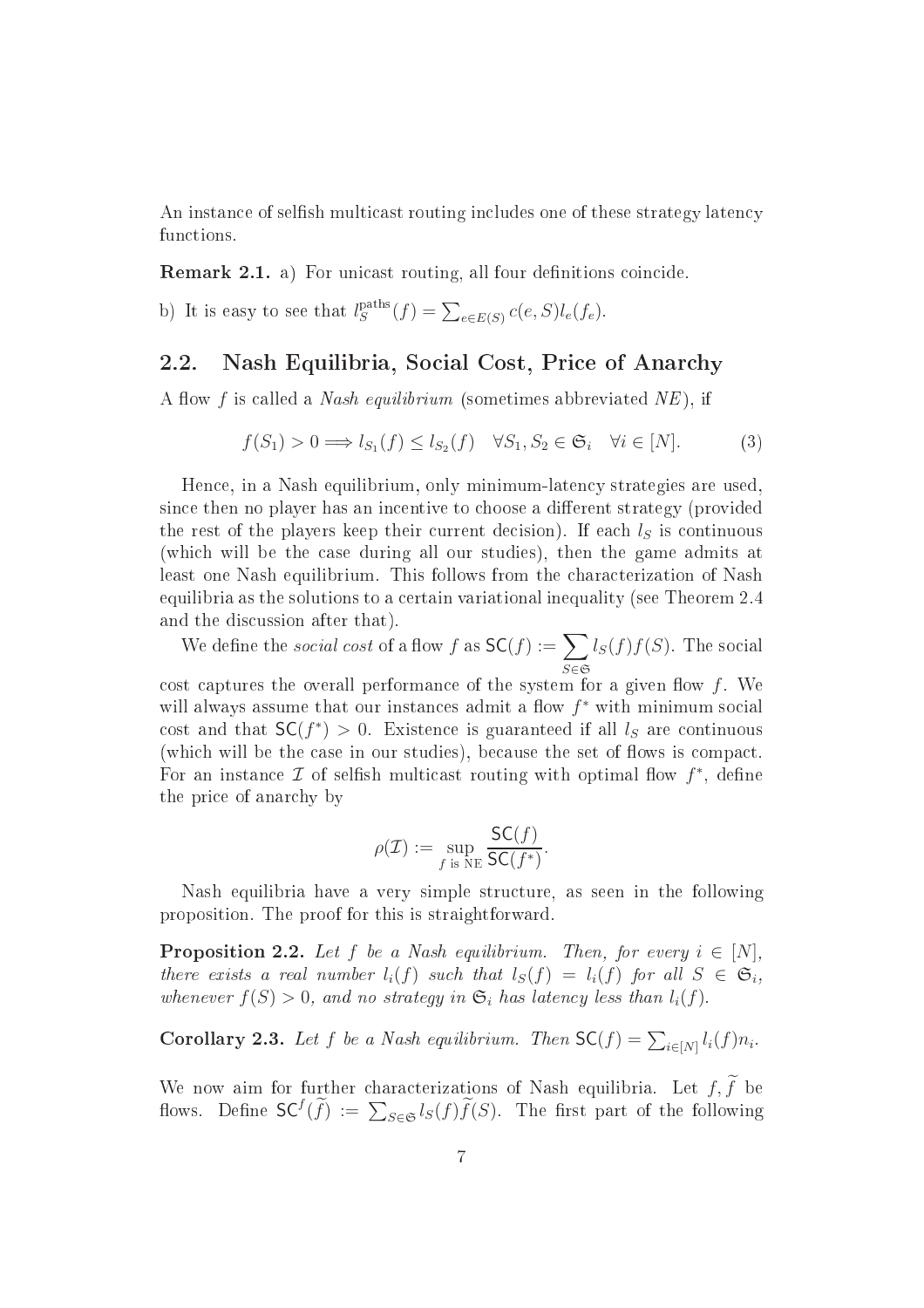theorem is well-known for the unicast case, see, e.g.,  $[6, \text{ Lem. } 3.3.7]$  or  $[1]$ and the referen
es therein. The whole theorem also holds in a more general context than multicast routing, for it (and its proof) does not require the notion of ongestion.

**Theorem 2.4.** a) Let  $f$  be a flow. Then  $f$  is a Nash equilibrium if and only if we have

$$
\mathsf{SC}^f(\widetilde{f}) \geq \mathsf{SC}(f) \quad \text{for all flows } \widetilde{f}. \tag{4}
$$

b) Let each  $l_s$  be continuous. Then the multicast game admits at least one Nash equilibrium.

PROOF. We refer the reader to the appendix for the proof of a). For b) note that (4) is equivalent to  $\sum_{S \in \mathfrak{S}} l_S(f)(\widetilde{f}(S) - f(S)) \geq 0$  for all flows  $\widetilde{f}$ . This is a well-studied variation interesting interesting interesting to the first interesting the  $\mathbb{Z}^2$  with deep results from the index theory of vector fields that it admits at least one solution.

Note that all strategies from (2) are continuous, because we only consider standard laten
y fun
tions and be
ause the ongestion is a ontinuous mapping. Hen
e, all our multi
ast games admit at least one Nash equilibrium.

In the rest of the paper we investigate the price of anarchy for conservation flows resp. duplication flows and the four strategy latencies from (2). These are 8 cases. In Section 3 we show for 5 of them that the price of anar
hy depends on the network topology, while in two other ases it does not (Section 4).

#### Price of Anarchy Dependent on the Network 3. Topology

For a directed graph G and a set of strategies  $\mathfrak S$  we define the minimum and maximum onsumption number as

$$
\nu^*(G, \mathfrak{S}) := \min_{S \in \mathfrak{S}} \min_{e \in E(S)} c(e, S), \quad \nu(G, \mathfrak{S}) := \max_{S \in \mathfrak{S}} \max_{e \in E(S)} c(e, S).
$$

We write just  $\nu^*$  and  $\nu$ , if we are dealing with only one instance at a time. In a unicast situation there is only one path in each strategy and hence  $\nu^*(G, \mathfrak{S}) = 1 = \nu(G, \mathfrak{S}).$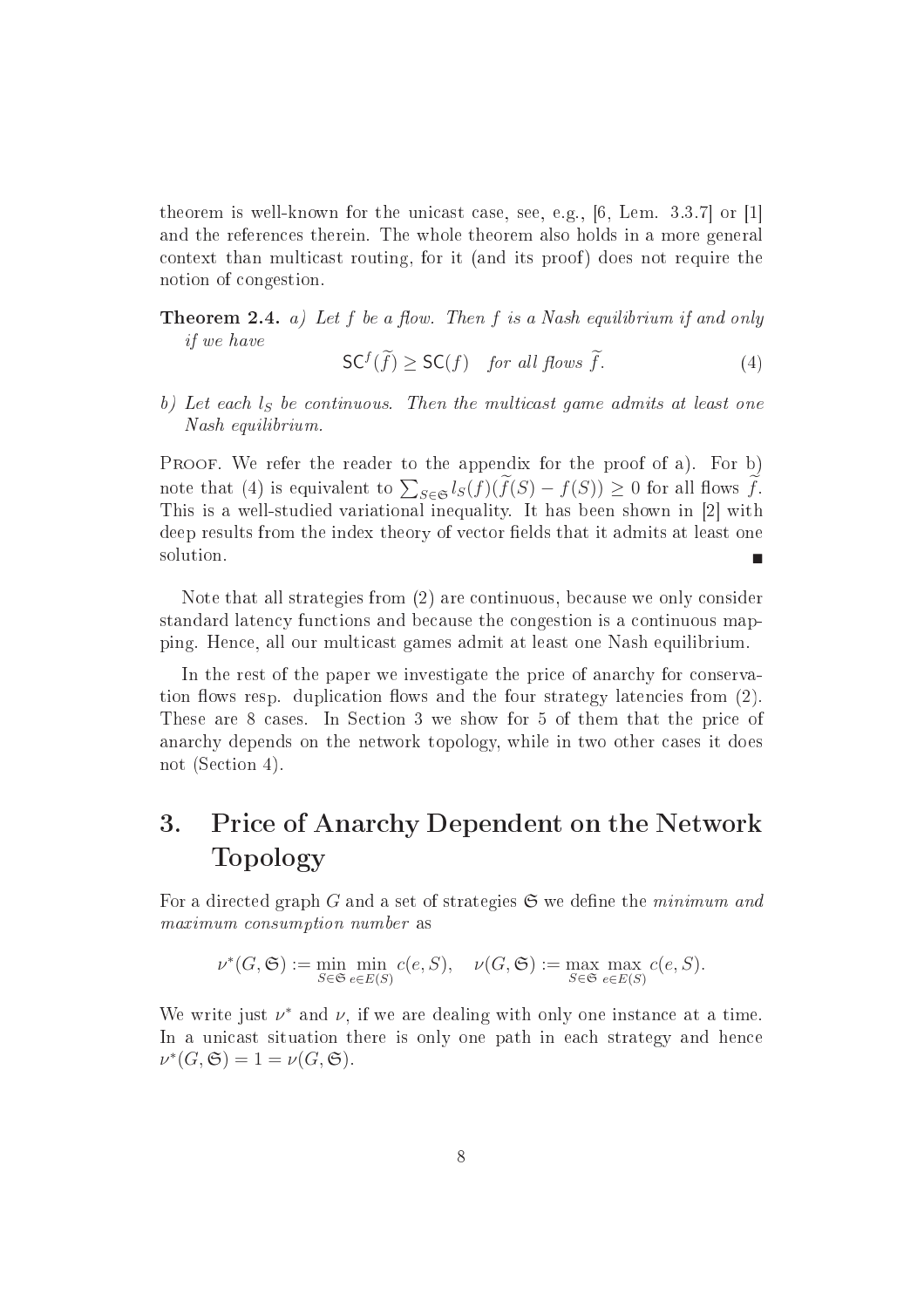

Figure 1: Example  $\mathcal{I}^{r,R,N}.$  The values  $r$  and  $R$  are non-negative real numbers.  $\xi$  denotes the latency function  $l : \xi \longmapsto \xi$ .

#### 3.1. Latency  $l^{\text{paths avg}}$  and  $l^{\text{max}}$

Consider the instance  $\mathcal{I}^{r,R,N}$  in Figure 1. In this instance, we have  $N+1$ player lasses, all sharing the sour
e s.

- For each  $i \in [N]$ , player class i has one terminal  $t_i$ . The demand is r, for a fixed  $r \in \mathbb{R}_{\geq 0}$ .
- Player class  $N+1$  has N terminals  $t_1, \ldots t_N$ . This class has demand  $R, R \in \mathbb{R}_{\geq 0}$  fixed.

There are two links between  $s$  and each  $t_i$ , one with constant latency  $r + R$ and one with latency function  $l : \xi \longmapsto \xi$ . Defining a strategy in this example for player class  $N+1$  means picking for each  $t_i$  either the  $\xi$ -link or the link with constant latency. Conservation flows and duplication flows coincide, sin
e ea
h strategy onsists of edge disjoint paths.

**Theorem 3.1.** By choosing r sufficiently small and R and N sufficiently large, the price of anarchy in the example in Figure 1 can be made arbitrarily high (although we still have linear latency functions). More precisely, we have for large N

$$
\rho(\mathcal{I}^{r,R,N}) \ge (1 + \frac{R}{r})(1 - o(1)).
$$

This holds for all four combinations of conservation flows and duplication flows on the one hand, and  $l^{paths\;avg}$  and  $l^{max}$  on the other hand.

PROOF. Let  $f$  be the flow where all players from all classes choose the links with latency function  $\xi \mapsto \xi$ . We then have  $l_S^{\text{paths avg}}(f) = r + R$  for all strategies S. The same holds for  $l^{\max}$ . Hence,  $f$  is a Nash flow for  $l^{\text{paths avg}}$ and  $l^{\max}$ . By Corollary 2.3 we have  $\mathsf{SC}(f) = \left(\sum_{i \in [N]} (r+R)r\right) + (r+R)R =$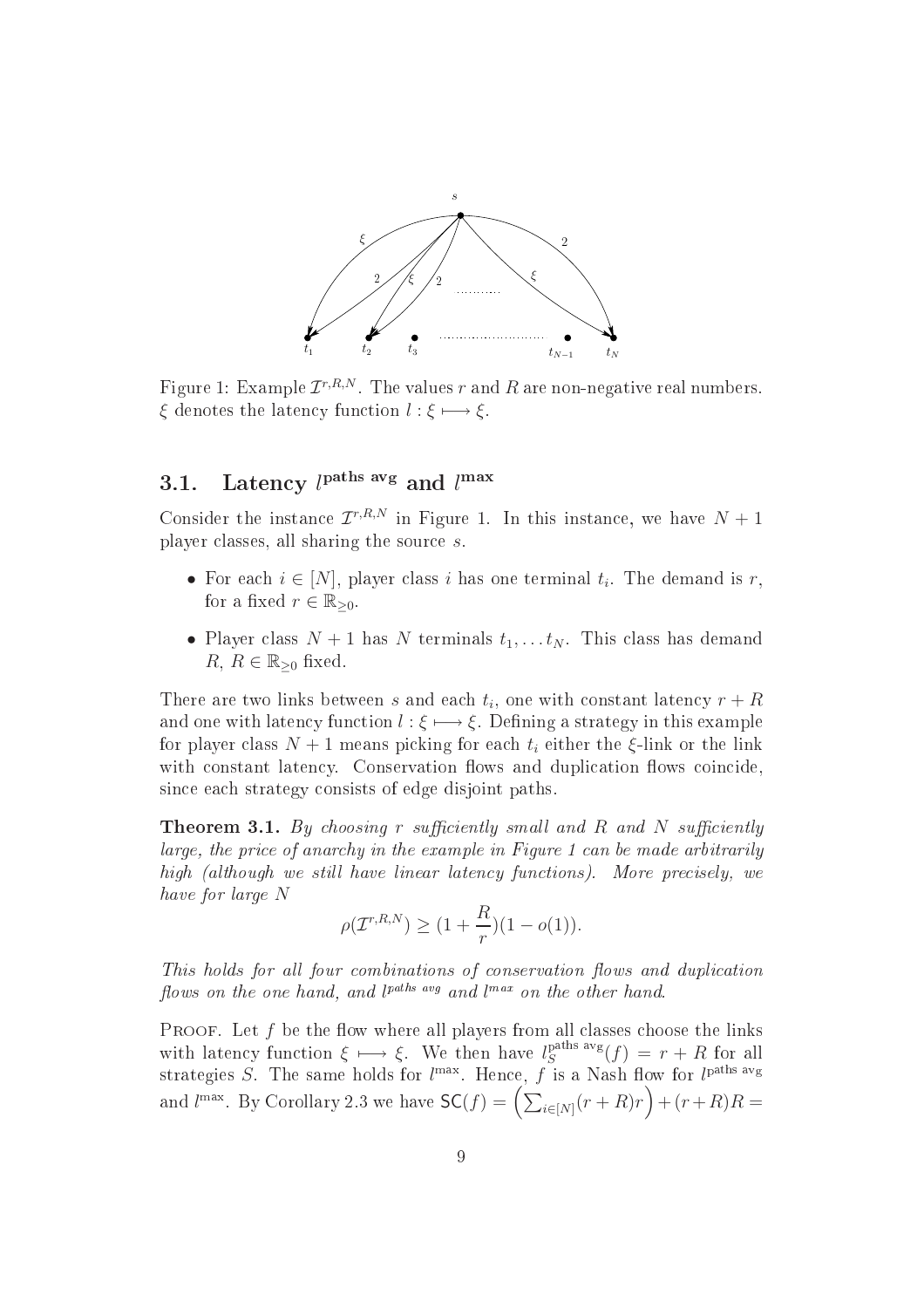

Figure 2: The links in the upper path an be used in both dire
tions and have latency 0.

 $Nr(r+R)+(r+R)R$ . For comparison, take  $\tilde{f}$  as the flow in which all players from classes 1 to N stick to the  $\xi$ -links, but all players from class  $N+1$  take the links with constant latency  $r + R$ . We then have (for l<sup>paths avg</sup> and l<sup>max</sup>)  $\mathsf{SC}(\widetilde{f}) = \left(\sum_{i \in [N]} r \cdot r\right) + (r + R)R = Nr^2 + (r + R)R$ . Hence, the price of anar
hy is at least

$$
\rho(\mathcal{I}^{r,R,N}) \ge \frac{Nr(r+R) + (r+R)R}{Nr^2 + (r+R)R}.\tag{5}
$$

Since the term from (5) tends to  $1 + \frac{R}{r}$  as  $N \to \infty$ , the claim follows.

#### 3.2. Duplication Flows and  $l<sup>paths</sup>$

Theorem 3.2. There are examples of selsh multi
ast routing instan
es with duplication flows using l<sup>paths</sup> and latency functions that are polynomials of degree at most  $p$  (with non-negative coefficients) where the price of anarchy is at least  $\nu^p$ .

PROOF. Consider the instance in Figure 2. We are given one player class with k terminals  $t^1, \ldots, t^k$ . The demand is 1. Note that in this example,  $\nu = k$ . The latency functions on the links on the upper path are identically 0, and these links may be used in any direction. The links of the form  $(s, t<sup>j</sup>)$ all have latency function  $\xi \mapsto \xi^p$  for a fixed p. A Nash equilibrium f is achieved if all players use the tree consisting of the edges  $(s, t^1), \ldots, (s, t^k)$ . This flow has social cost  $SC(f) = k$ .

Now, a better flow f is given as follows. For every  $j \in [k]$  let a fraction of  $\frac{1}{k}$ users 'inject' their flow into the upper path via the edge  $(s, t<sup>j</sup>)$ . Each of these strategies has latency  $k\frac{1}{k^2}$  $\frac{1}{k_i^p} = k^{1-p}$ , because the edge  $(s, t^j)$  has congestion  $\frac{1}{k}$ and hence a latency of  $\frac{1}{k^p}$ , and this edge is contained in k paths. Because there are k such strategies, each of them carrying  $\frac{1}{k}$  units of flow, we have a social cost of  $\mathsf{SC}(\widetilde{f}) = kk^{1-p} \frac{1}{k} = k^{1-p}.$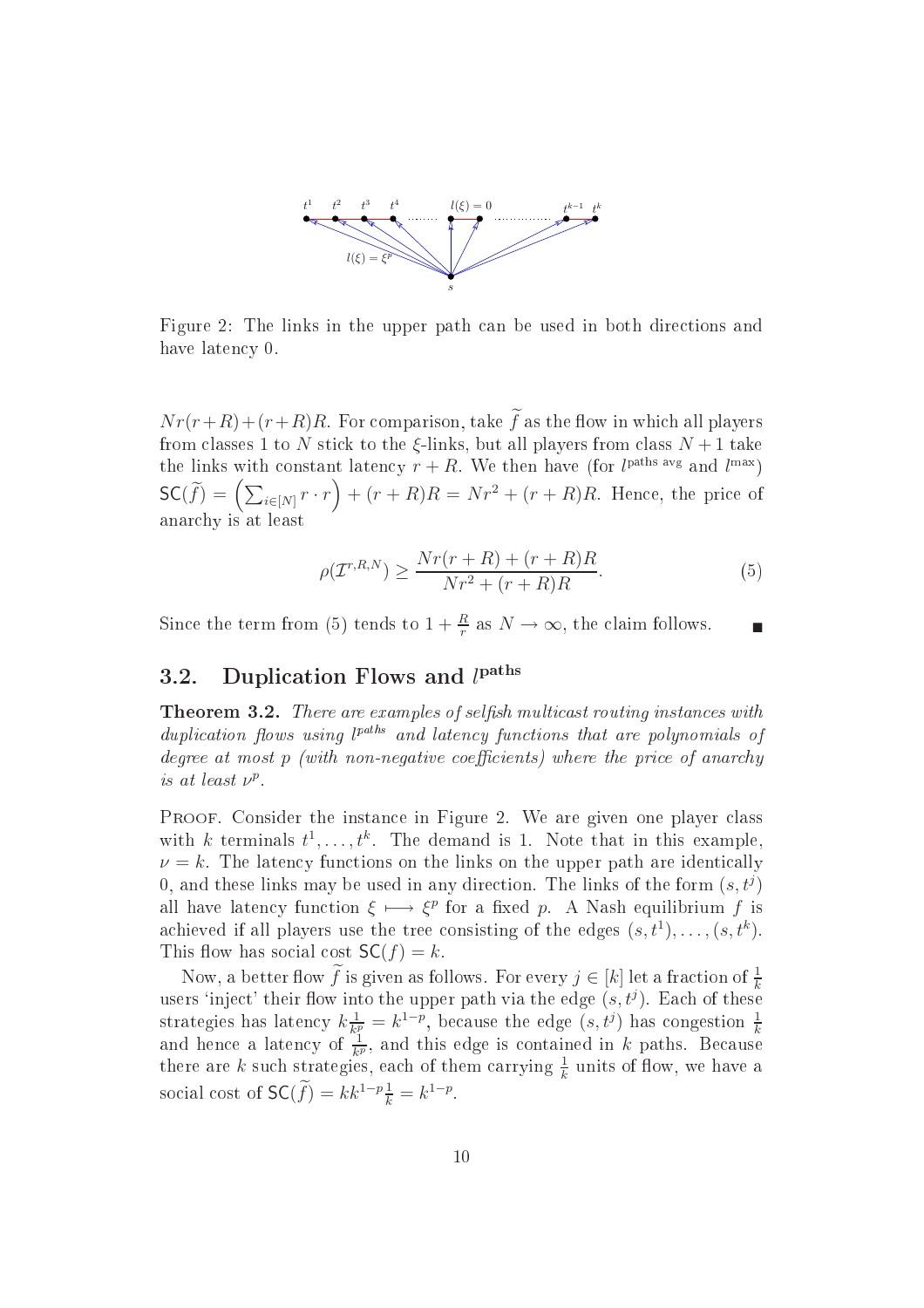Hence the price of anarchy  $\rho$  of this instance is at least  $\rho \geq \frac{SC(f)}{SC(f)}$  $\frac{\mathsf{SC}(f)}{\mathsf{SC}(\tilde{f})}$  =  $kk^{p-1} = k^p$ .

In Theorem 4.4 we will see that the same instance for conservation flows (and  $l^{\text{paths}}$ ) has a price of anarchy bounded by  $O(p)$ . So, we have an exponential in
rease in the pri
e of anar
hy when we swit
h to dupli
ation. This is due to the mu
h better optimum whi
h takes advantage of dupli
ation. However, the  $\nu^p$  bound from Theorem 3.2 says that due to uncoordinated behavior of the players, the benefit of duplication is completely neglected.

Summarizing, we considered the cases of conservation flows and  $l<sup>paths avg</sup>$ or  $l^{\max}$ , duplication flows and  $l^{\text{paths avg}}$  or  $l^{\max}$ , and duplication flows and  $l<sup>paths</sup>$ . For these cases, the price of anarchy — even from a worst-case point of view  $\frac{1}{\sqrt{2}}$  is dependent on the network topology and the set of strategies. i.e., we an onstru
t instan
es with arbitrarily high pri
es of anar
hy for some fixed class of latency functions.

#### 3.3. Upper Bounds for Linear Latency Functions

We consider the following two cases: a) conservation flows and  $l<sup>edges</sup>$ , b) duplication flows and  $l<sup>paths</sup>$ . We also restrict ourselves to linear latency functions with non-negative coefficients, i.e.,

$$
l_e(\xi) = \lambda_e \xi + \mu_e \quad \forall e \in E \quad \forall \xi \in \mathbb{R}_{\geq 0},\tag{6}
$$

where  $\lambda_e, \mu_e \in \mathbb{R}_{\geq 0}$ . The following holds for case a) as well as b) (see appendix).

**Proposition 3.3.** Let  $f, \widetilde{f}$  be flows. Then  $\sum$ e∈E  $l_e(f_e)\widetilde{f}_e \ \leq \ \nu \sum$ e∈E  $l_e(f_e) f_e +$ 1  $4\nu$  $\overline{\phantom{0}}$ e∈E  $l_e(f_e)f_e.$ 

#### 3.3.1.Conservation Flows and  $l<sup>edges</sup>$

We first prove an upper bound on the total latency  $\sum_{e \in E} l_e(f_e) f_e$ . See the appendix for a proof.

**Lemma 3.4.** For every flow f we have  $\sum_{e \in E} l_e(f_e) f_e \leq \nu \cdot \mathsf{SC}(f)$ .

The proof of the following theorem uses methods from  $[1, Th. 2.1.]$ 

**Theorem 3.5.** Let  $\mathcal I$  be an instance of selfish multicast routing using conservation flows and l<sup>edges</sup>. Then  $\rho(\mathcal{I}) \leq \frac{4}{3}$ 3  $\nu^2$  $\nu^*$  .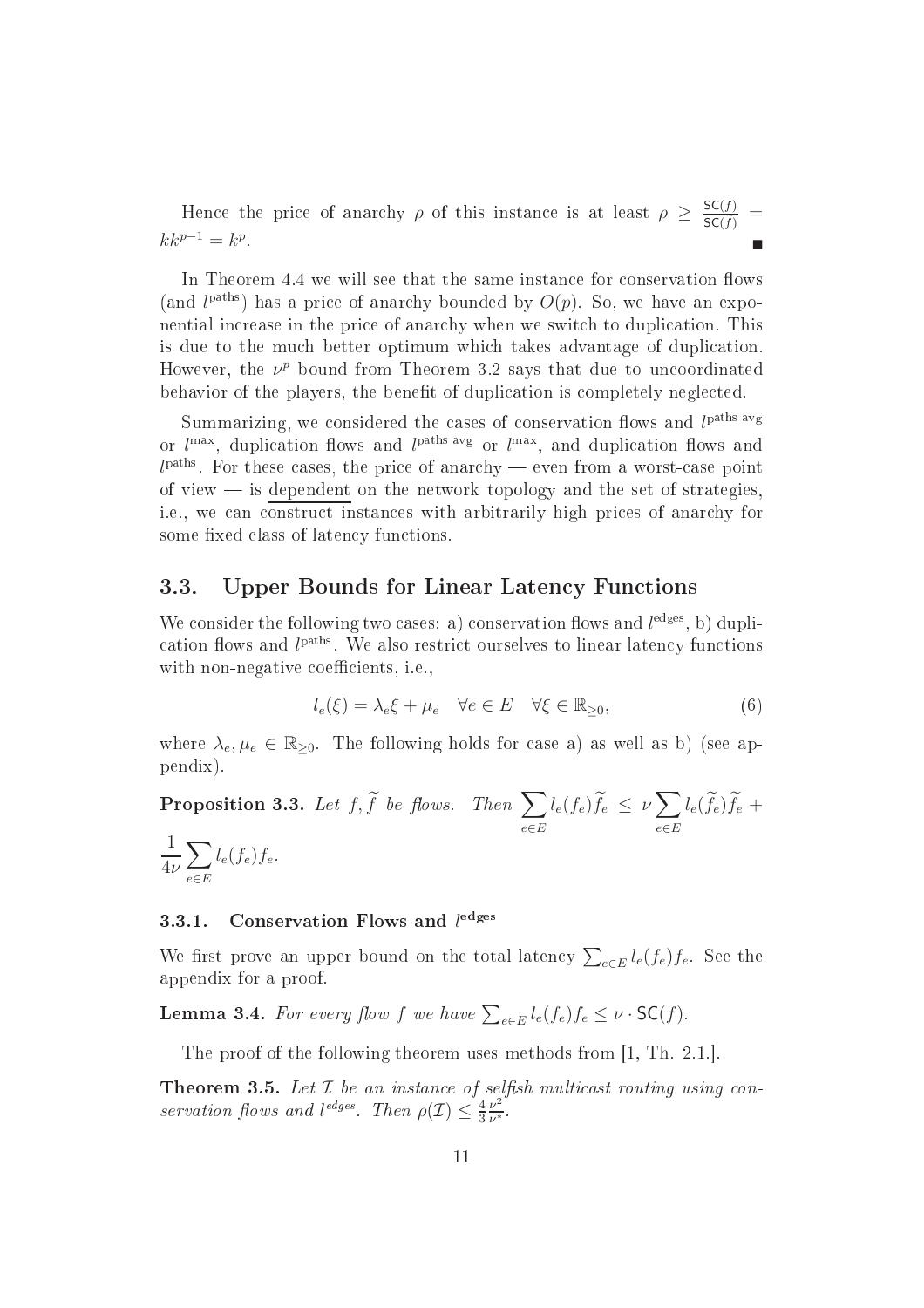PROOF. Let f be a Nash equilibrium and  $\tilde{f}$  some flow. By Theorem 2.4 we get

$$
\mathsf{SC}(f) \leq \mathsf{SC}^f(\widetilde{f}) = \sum_{S \in \mathfrak{S}} l_S^{\text{edges}}(f) \widetilde{f}(S) = \sum_{S \in \mathfrak{S}} \sum_{e \in E(S)} l_e(f_e) \widetilde{f}(S) = \sum_{e \in E} \sum_{S \in \mathfrak{S}(e)} l_e(f_e) \widetilde{f}(S)
$$

$$
= \frac{1}{\nu^*} \sum_{e \in E} l_e(f_e) \sum_{S \in \mathfrak{S}(e)} \nu^* \widetilde{f}(S) \leq \frac{1}{\nu^*} \sum_{e \in E} l_e(f_e) \sum_{S \in \mathfrak{S}(e)} c(e, S) \widetilde{f}(S) = \frac{1}{\nu^*} \sum_{e \in E} l_e(f_e) \widetilde{f}_e.
$$

By Proposition 3.3 and Lemma 3.4 we get

$$
\frac{1}{\nu^*} \sum_{e \in E} l_e(f_e) \widetilde{f}_e \le \frac{1}{\nu^*} \nu \sum_{e \in E} l_e(\widetilde{f}_e) \widetilde{f}_e + \frac{1}{\nu^*} \frac{1}{4\nu} \sum_{e \in E} l_e(f_e) f_e
$$
\n
$$
\le \frac{1}{\nu^*} \nu \sum_{e \in E} l_e(\widetilde{f}_e) \widetilde{f}_e + \frac{1}{4\nu} \sum_{e \in E} l_e(f_e) f_e \le \frac{\nu^2}{\nu^*} \mathsf{SC}(\widetilde{f}) + \frac{1}{4} \mathsf{SC}(f).
$$

In total, it follows that  $\frac{3}{5}$ 4  $\mathsf{SC}(f) \leq \frac{\nu^2}{\tau}$  $\frac{\nu^2}{\nu^*}$ SC( $\widetilde{f}$ ), hence  $\frac{\mathsf{SC}(f)}{\mathsf{SC}(\widetilde{f})}$  $\frac{\mathsf{SC}(f)}{\mathsf{SC}(\widetilde{f})} \leq$ 4 3  $\nu^2$  $\nu^*$ . The claim follows by using an optimal flow as  $f$ .

#### 3.3.2.Duplication Flows and  $l<sup>paths</sup>$

In a similar way as in the previous section, 3.3.1, we can prove for duplication flows and  $l^{\text{paths}}$ :

**Lemma 3.6.** For every flow f we have  $\nu^* \sum_{e \in E} l_e(f_e) f_e \leq \mathsf{SC}(f)$ .

**Theorem 3.7.** Let  $\mathcal I$  be an instance of selfish multicast routing using duplication flows and l<sup>paths</sup>. Then  $\rho(\mathcal{I}) \leq \frac{4}{3}$ 3  $\frac{v}{\nu^2}$  $\nu^*$  .

### 4. Pri
e of Anar
hy Independent of the Network Topology

The proofs in this section are based on identifying the given multicast game with a non-atomic congestion game with separable latencies (separable NCG for short). These games are well studied [8]. We first describe known results on su
h games, and their onne
tion to our multi
ast game.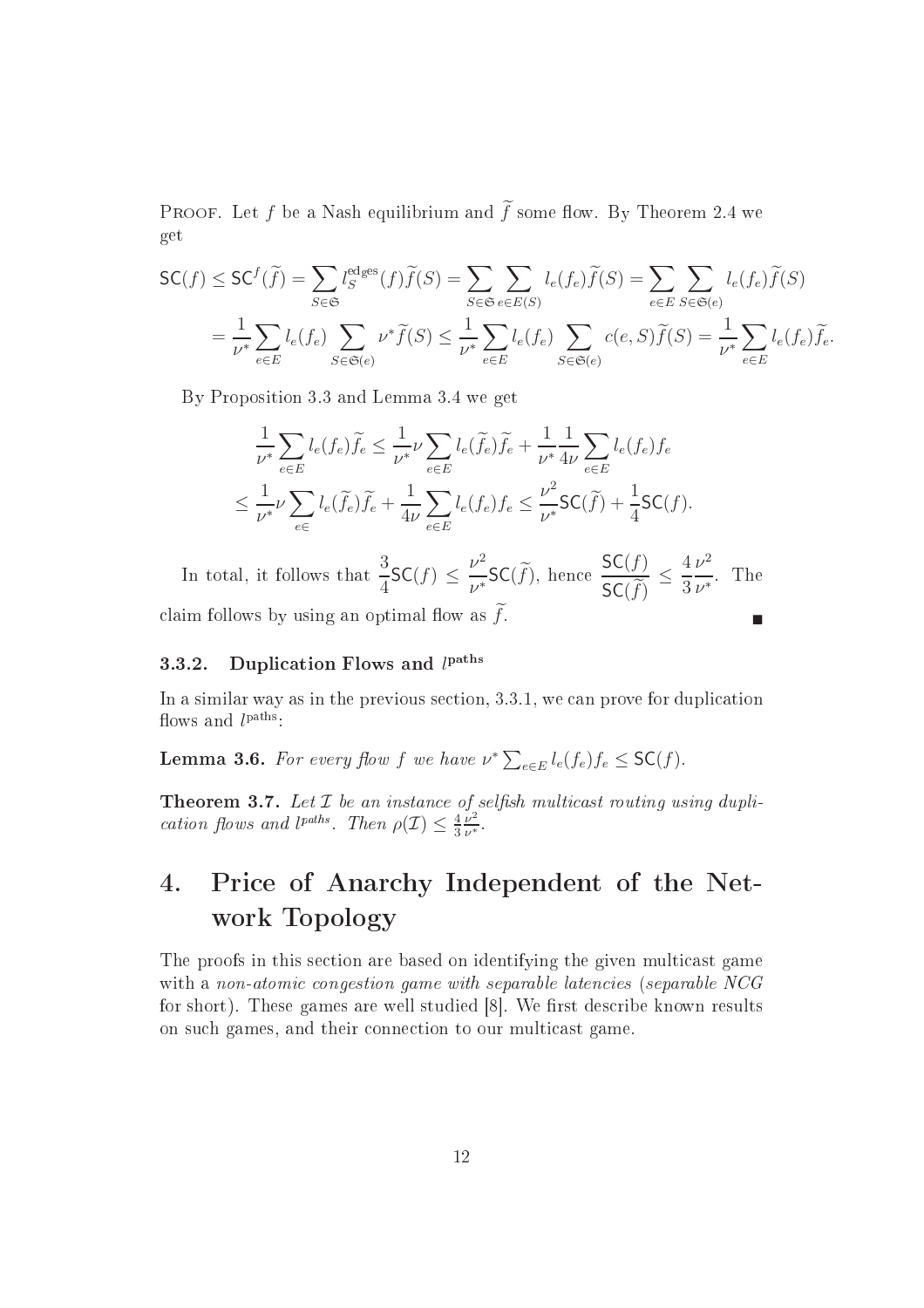#### 4.1. Non-atomi Congestion Games with Separable Latencies

A separable NCG is defined similar to our multicast game, however, there is no graph required. We are simply given a set  $E$  of elements. Each of the elements has a latency function  $l_e$ . A strategy is a subset of E. By  $\mathfrak{S}(e)$ we denote all strategies containing element  $e$ . Crucial for a NCG are its definitions of congestion and strategy latency. For each  $e \in E$  and  $S \in \mathfrak{S}$ let  $a_{eS}$  be some non-negative real number. For a given flow, the congestion is defined by

$$
f_e := \sum_{S \in \mathfrak{S}(e)} a_{eS} f(S),\tag{7}
$$

and the latency of a strategy  $S \in \mathfrak{S}$  is defined as

$$
l_S(f) := \sum_{e \in S} a_e s l_e(f_e). \tag{8}
$$

Nash equilibria, social cost and price of anarchy are defined as in our multicast games. An important point is that the factors  $a_{eS}$  appear both in congestion and in strategy latency. This allows us  $[8, Prop. 2.8]$  to write the social cost as  $\mathsf{SC}(f) = \sum_{e \in E} l_e(f_e) f_e$ .

Remark 4.1. Comparing this to multi
ast games with dupli
ation ows and  $l^{\text{paths}}$ , we note that they do not have this kind of symmetry. Instead, they carry factors like the  $a_{eS}$  (the consumptions, in fact), but only in the definition of strategy laten
y. These fa
tors do not appear in the ongestion. As we have seen in Section 3.2, the lack of such a symmetry can lead to high pri
es of anar
hy, that may even depend on the network topology. Other variants, like conservation flows and  $l<sup>edges</sup>$  have the consumption as a factor in the congestion, but not in the strategy. Having high factors in the strategy and relatively small fa
tors in the ongestion means that players hoosing that strategy suffer highly under a high congestions on this edge, but do not ontribute mu
h to that ongestion. This an happen in multi
ast with duplication flows and  $l<sup>paths</sup>$  with respect to edges that serve many terminals (in the hosen strategy).

On the other hand, high fa
tors in the ongestion but only relatively small factors in the strategy latency means that although the players on this strategy induce a high utilization on a link, they are not charged accordingly. This can happen in multicast with conservation flows and  $l<sup>edges</sup>$  with respect to edges that serve many terminals (in the hosen strategy).

These observations give rise to the question about a new, more general class of congestion games, in which we have different factors in the strategy latencies and the congestion.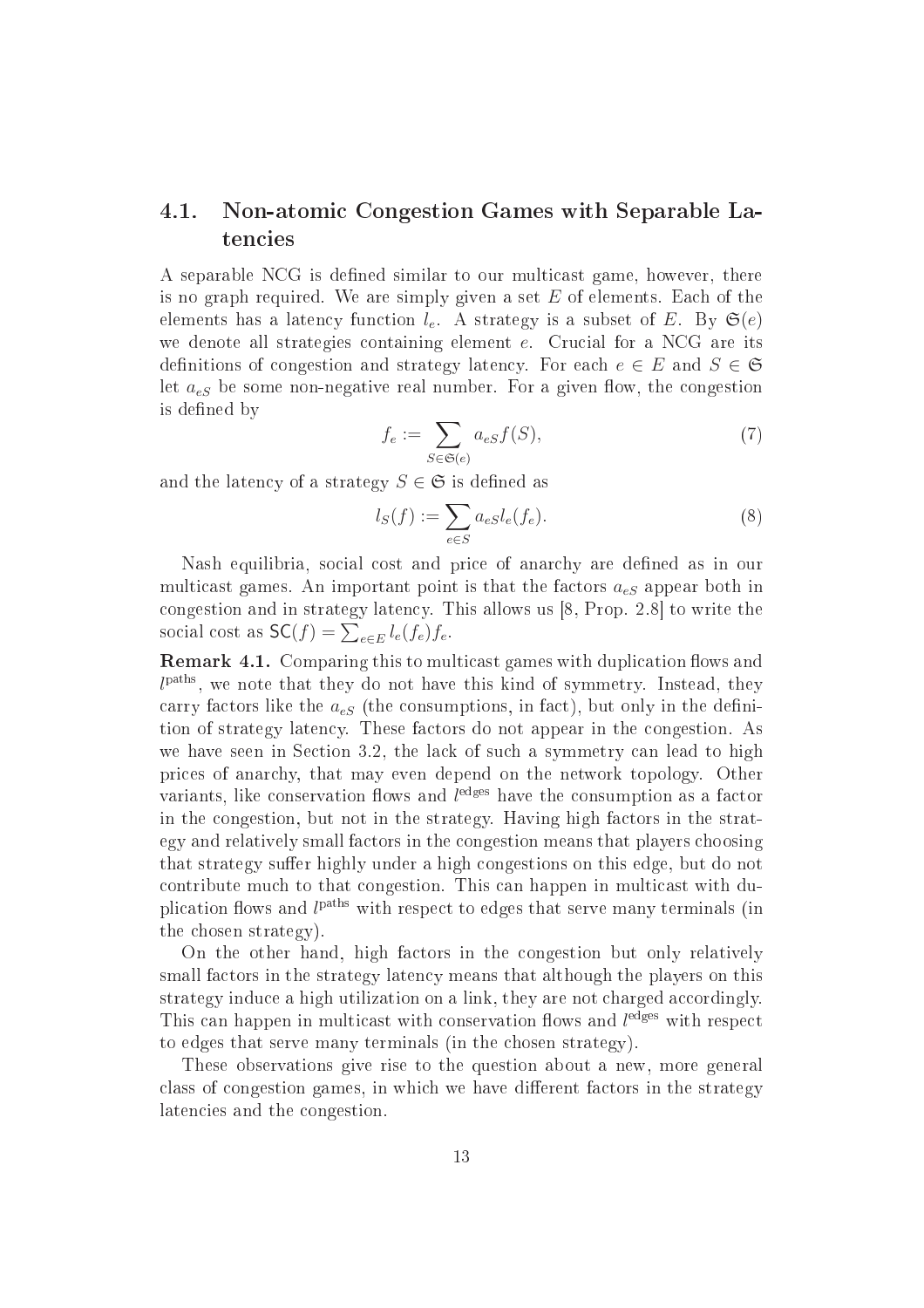The price of anarchy for a separable NCG with standard latency functions is well understood [8]. Let  $\mathcal L$  be a class of standard latency functions that contains at least one non-zero function. We call such a class also *standard*. Note, that we will always assume that our multi
ast games have at least one link with a non-zero latency function. Hence, if we consider the class of all latency functions for a given instance, this class is automatically standard. Now, it is easy to see that for each  $l \in \mathcal{L}$  there exists  $\beta_l : \mathbb{R}_{\geq 0} \longrightarrow \mathbb{R}_{\geq 0}$  such that  $l^*(\beta_l(\xi)) = l(\xi)$  for all  $\xi \in \mathbb{R}_{\geq 0}$ , where  $l^*(\xi) := l'(\xi)\xi + l(\overline{\xi})$ . The anarchy value of  $\mathcal{L}$  [8, Def. 4.3], see also [6, Def. 3.3.2], is

$$
\alpha(\mathcal{L}) := \sup_{0 \neq l \in \mathcal{L}, \xi > 0, l(\xi) > 0} \frac{l(\xi)\xi}{l(\xi)\xi + l(\beta_l(\xi))\beta_l(\xi) - l(\xi)\beta_l(\xi)}.
$$

The amazing property of separable NCGs with latency functions from a standard class  $\mathcal L$  is that their price of anarchy can be upper-bounded in terms  $\alpha(\mathcal{L})$  — a parameter that is completely independent of the structure of G.

Theorem 4.2 (Roughgarden, Tardos [8]). Let  $\Gamma$  be a separable NCG with latency functions from the standard class  $\mathcal{L}$ . Then  $\rho(\Gamma) \leq \alpha(\mathcal{L})$ .

For polynomial latency functions the anarchy values are well-known.

**Corollary 4.3 ([8]).** Let  $\Gamma$  be a separable NCG with latency functions that are polynomials of degree at most  $p$  with non-negative coefficients. Then  $\rho(\Gamma) \leq (1-p(p+1)^{-(p+1)/p})^{-1}$ . For linear latency functions, i.e., if  $p=1$ , the quantity on the right hand side is  $\frac{4}{3}$ . For  $p \to \infty$ , it is  $\Theta(\frac{p}{\ln p})$ , yielding a rough bound of  $O(p)$ .

The bound in Theorem 4.2 is tight in the following sense: let  $\mathcal L$  be a standard class containing the constant functions". Then we can find for every  $\epsilon > 0$ , a separable NCG Γ with latency functions from  $\mathcal L$  and  $\rho(\Gamma) > \alpha(\mathcal L) - \epsilon$ . This means that  $-$  from a worst-case point of view  $-$  the price of anarchy in separable NCGs is independent of the strategy stru
ture and the demands.

#### 4.2. Duplication Flows and ledges, Conservation Flows and  $l^{\rm paths}$

**Theorem 4.4.** Let  $\mathcal L$  be standard. Let  $\mathcal I$  be an instance of selfish multicast routing with latency functions from L, then we have  $\rho(\mathcal{I}) \leq \alpha(\mathcal{L})$  if we consider a) duplication flows and use leages, or b) conservation flows and use l paths

 $3$ This requirement can even be relaxed; see [8] for details.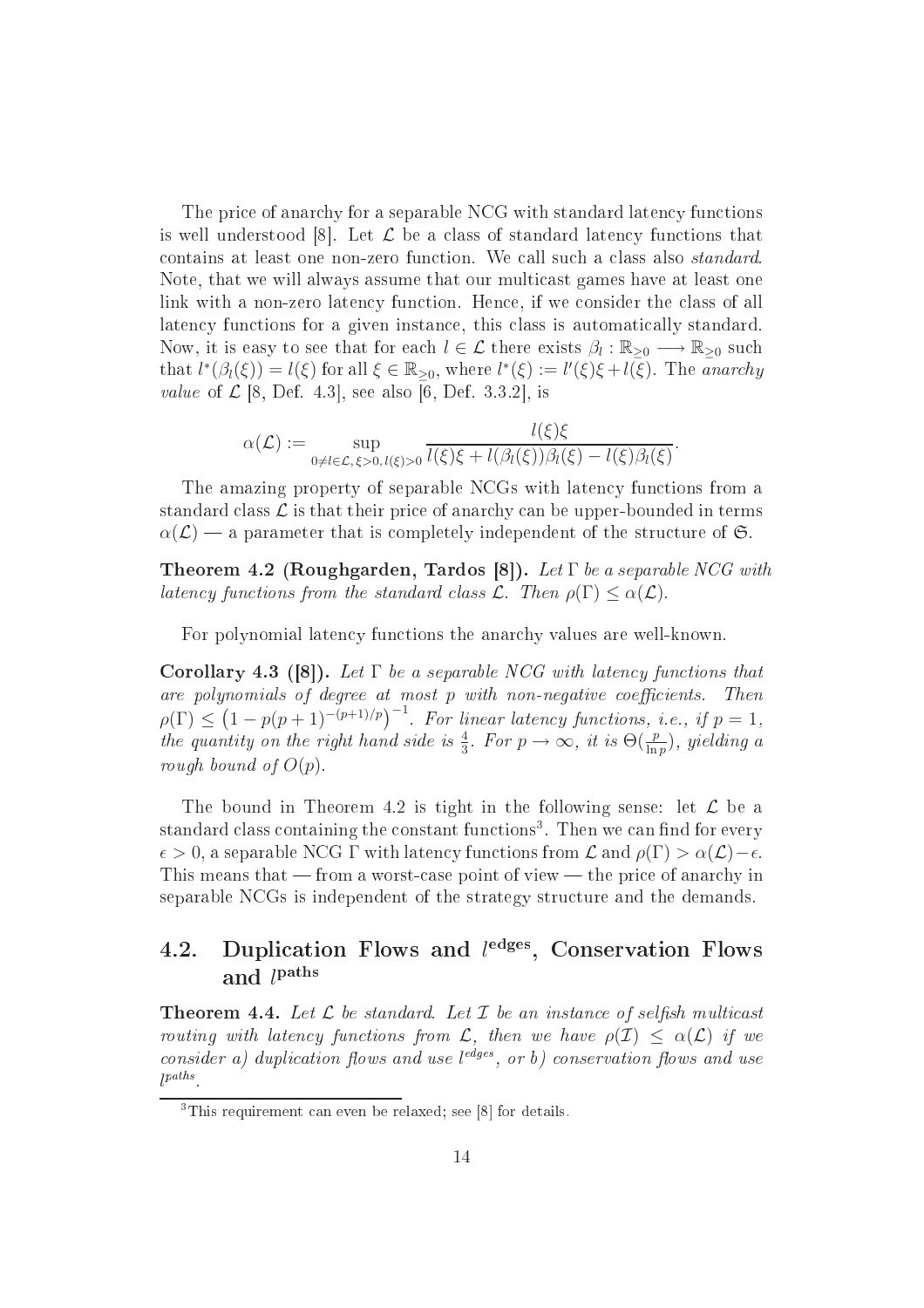PROOF. We only consider case a), i.e., duplication flows and strategy latencies  $l^{\text{edges}}$ , and refer to the appendix for the second case. The first case can be modeled as a separable NCG as follows: we take the links in  $E$  as elements and as latency functions for the elements we take the latency functions of the links. A strategy S is identified with  $E(S)$ , so that it can be seen as a subset of the set of elements. For all  $e \in E$  and  $S \in \mathfrak{S}$  set

$$
a_{eS} := \begin{cases} 1 & \text{if } e \in E(S) \\ 0 & \text{otherwise.} \end{cases}
$$

It is straightforward to see that this NCG is exactly the multicast game.  $\blacksquare$ 

#### 4.3. Equal Consumptions

We know that in the unicast case  $\nu = 1 = \nu^*$ . We now relax this condition to the following.

$$
c(e, S) = c(e, T) \quad \forall e \in E \,\forall S, T \in \mathfrak{S}(e). \tag{\#}
$$

We call  $(\#)$  the *equal consumption condition*. Under this condition, we have the following theorem. The proof of this is based on the same idea as the ones in the previous se
tion (although it requires some more steps) and has hen
e been moved into the appendix.

**Theorem 4.5.** Let  $\mathcal L$  be standard. Let  $\mathcal I$  be an instance of selfish multicast routing with latency functions from  $\mathcal{L}$ . Then  $\rho(\mathcal{I}) < \alpha(\mathcal{L})$ , if we have the equal consumption condition and either a) conservation flows and use  $l^{edges}$ , or b) duplication flows and use  $l^{paths}$ .

An important observation is the following. Reconsider the example in Figure 2 with  $k = 2$ . Then, the equal consumption condition is violated for some links by the minimum possible amount, i.e., by 1. As we have seen in Section 3.2, this already may cause an exponential jump in the price of anarchy. If the equal consumption condition was true, we would have a price of anarchy of  $O(p)$ . But instead we have  $\Omega(2^p)$ .

#### 5. Future Work

We considered the price of anarchy for several variants of selfish multicast routing and pointed out some cases where the price of anarchy depends on the network topology. For most of these ases, we have lower bounds. We have also upper bounds for linear latency functions in two cases. An ongoing effort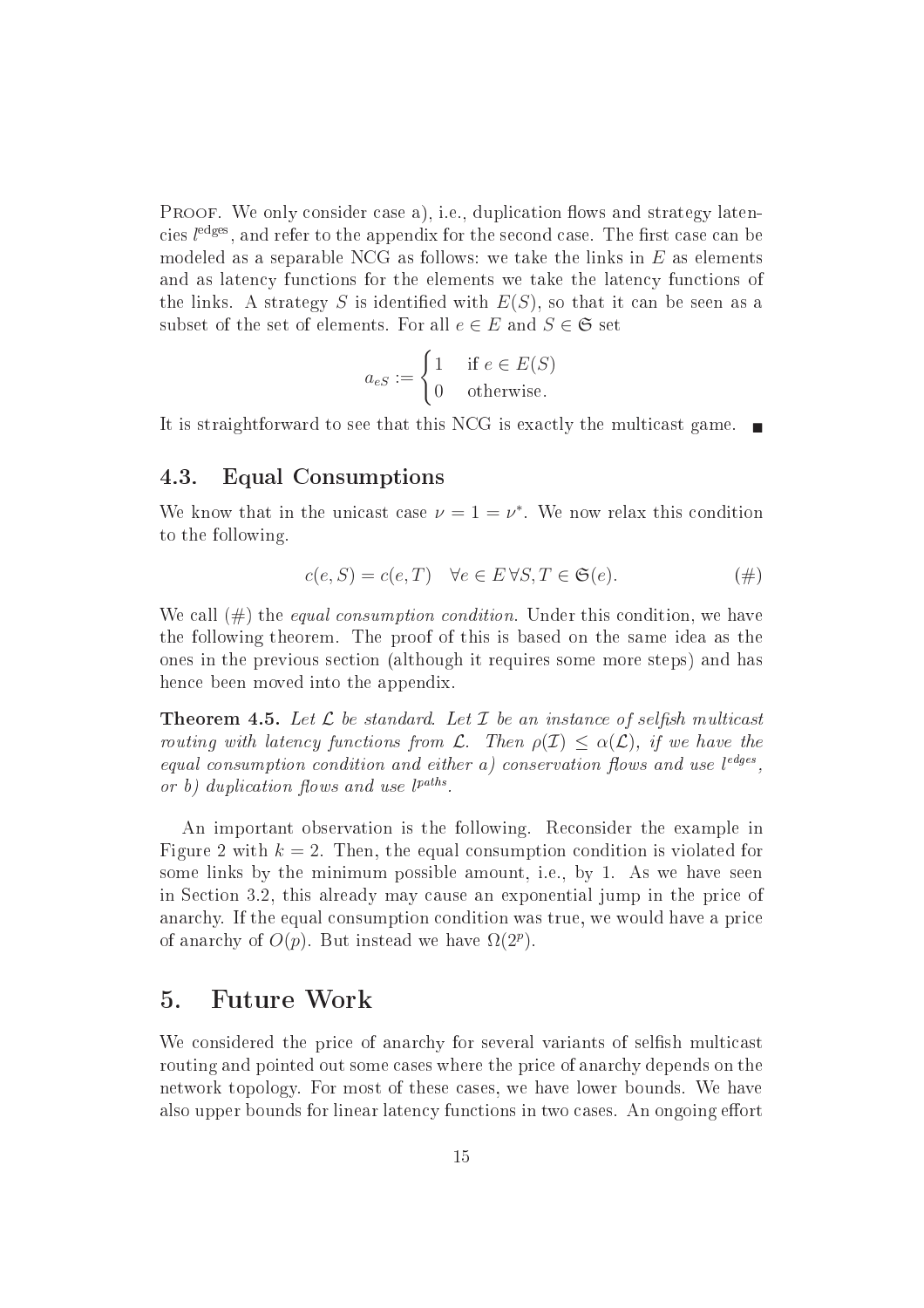is to find upper bounds for other variants and more general latency functions and to tighten the existing bounds. We are also interested in establishing bicriteria bounds like in [6, Sec. 3.6]. Another aim is a further study of the generalized ongestion games mentioned in Remark 4.1.

We have seen examples with a very high price of anarchy. This motivates the design of mechanisms to induce more efficient equilibria, e.g., through taxation [3].

Finally, we intend to leave the Wardrop model, which assumes an infinite number of players, and turn towards a finite number of players, as in the wellknown KP-model [4]. For unicast routing on general topologies, approaches in that direction have been made recently [7].

#### Referen
es

- [1] José R. Correa, Andreas S. Schulz, and Nicolás E. Stier Moses. Selfish routing in capacitated networks. Mathematics of Operations Research, pages 961-976, November 2004. URL http://columbia.edu/~ns2224/ papers/
ssapsoueMORpublished.pdf.
- [2] Philip Hartman and Guido Stampacchia. On some non-linear elliptic differential-functional equations. Acta Mathematica, 115:271-310, 1966.
- [3] George Karakostas and Stavros G. Kolliopoulos. Edge pricing of multicommodity networks for heterogeneous selfish users. In *Proceedings of* the 45th Annual IEEE Symposium on Foundations of Computer Science  $(FOCS'04)$ , 2004. URL http://www.cas.mcmaster.ca/%7Egk/papers/ fo
s04.pdf.
- [4] Elias Koutsoupias and Christos H. Papadimitriou. Worst-case equilibria. In Proceedings of the 16th International Symposium on Theoretical Aspects of Computer Science (STACS'99), volume 1563 of Lecture Notes in Computer Science, pages 404-413, March 1999. URL http://www.
s.berkeley.edu/~
hristos/nash.ps.
- [5] Lavy Libman and Ariel Orda. Atomic resource sharing in noncooperative networks. Telecommunication Systems, 17(4):385-409, 2001.
- [6] Tim Roughgarden. Selfish Routing. PhD thesis, Cornell University, May 2002. URL http://theory.stanford.edu/~tim/papers/thesis.ps.
- [7] Tim Roughgarden. Selfish routing with atomic players. In *Proceed*ings of the 15th Annual ACM-SIAM Symposium on Discrete Algorithms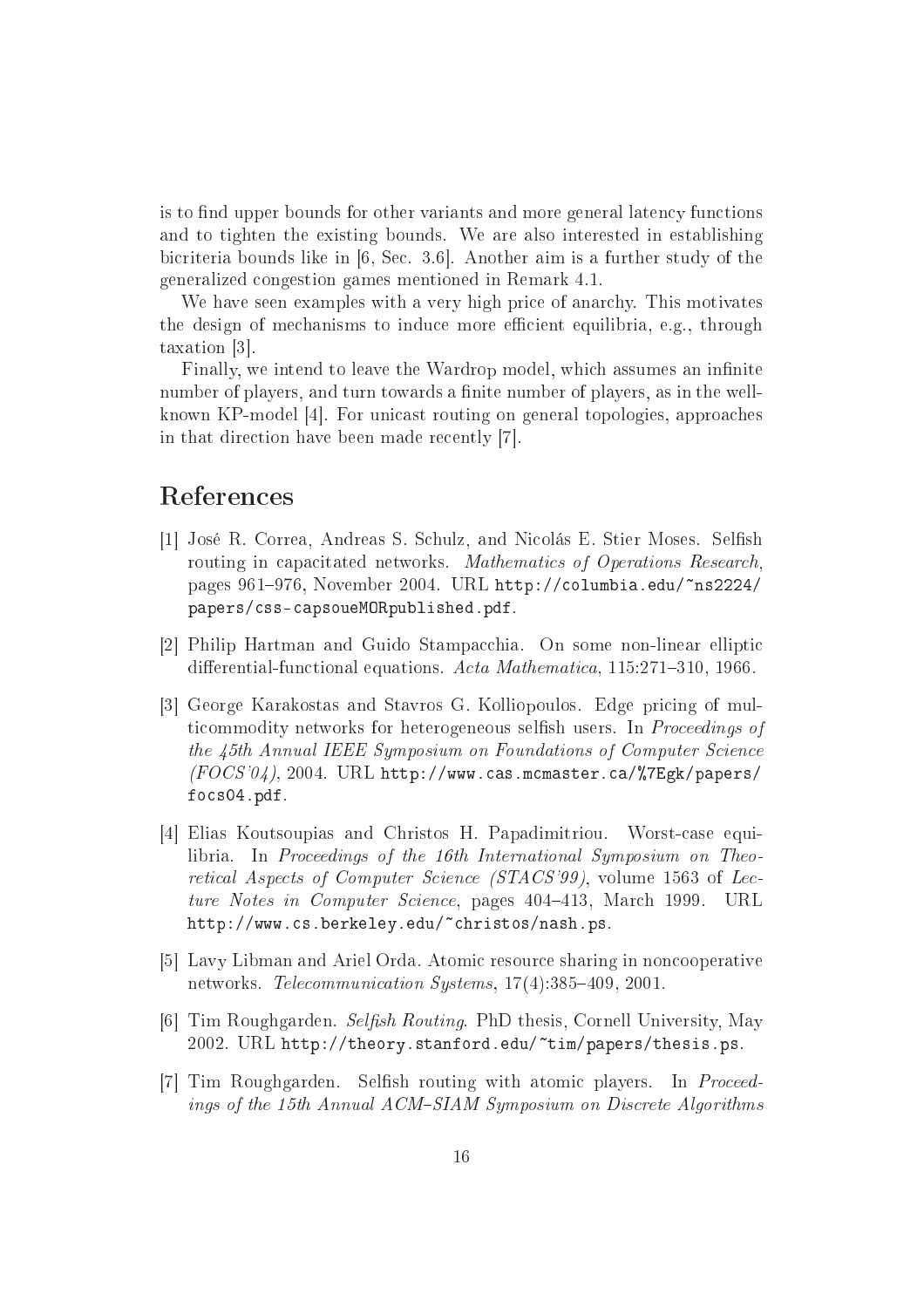$(SODA'04)$ , 2004. URL http://theory.stanford.edu/~tim/papers/ split.ps.

[8] Tim Roughgarden and Éva Tardos. Bounding the inefficiency of equilibria in nonatomic congestion games. Games and Economic Behavior, 47(2): 389-403, 2004. URL http://theory.stanford.edu/~tim/papers/ncg. ps.

## Appendix

#### A. Some Spe
ial Cases

Edge Disjoint Paths. Everything that holds for onservation ows arries over to duplication flows, provided we consider strategies with edge disjoint paths (i.e., strategies S such that for all paths  $P, Q \in S$  we have  $E(P) \cap$  $E(Q) = \emptyset$ . For then, duplication is never used.

Equal Number of Terminals. Consider conservation flows,  $l<sup>paths avg</sup>$ , and the special case that  $k_i = k_j$  for all  $i, j \in [N]$ , and call the common number of terminals  $k$ . We already know that conservation flows and  $l^{\text{paths}}$ an be modeled as a separable NCG, see Theorem 4.4. All we now have to do is replace each  $l_e$  by the function  $\xi \mapsto \frac{1}{k}l_e(\xi)$ . This does not change the anarchy value of the class of used latency functions. On the other hand,  $l^{\text{paths}}$  for the modified instance is the same as  $l^{\text{paths avg}}$  for the original instance. Hen
e, we an apply Theorem 4.4.

#### $\mathbf{B}$ . **Proofs**

#### $B.1.$ Proof of Theorem 2.4 a)

Let first f be a Nash equilibrium. Fix an arbitrary flow  $\widetilde{f}$ . Then by Corollary 2.3 we have

$$
\begin{aligned} \mathsf{SC}^f(\widetilde{f}) - \mathsf{SC}(f) \\ &= \sum_{i \in [N]} \sum_{S \in \mathfrak{S}_i} \underbrace{l_S(f)}_{\substack{\ge l_i(f) \text{ by} \\ \text{Proposition 2.2}}} \widetilde{f}(S) - \sum_{i \in [N]} l_i(f) n_i \\ &\ge \sum_{i \in [N]} \left( \left( \sum_{S \in \mathfrak{S}_i} l_i(f) \widetilde{f}(S) \right) - l_i(f) n_i \right) \end{aligned}
$$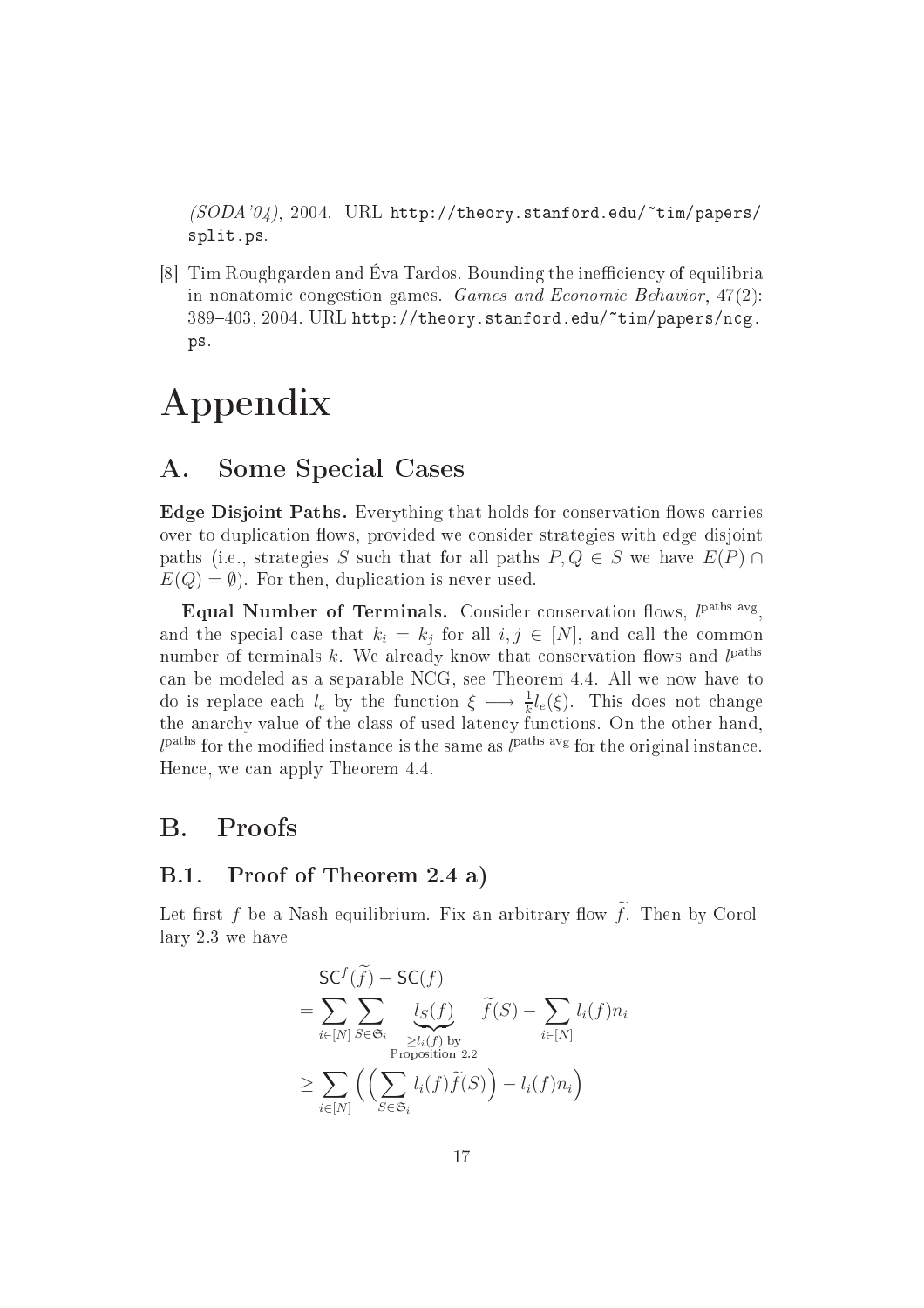$$
= \sum_{i \in [N]} \left( \left( l_i(f) \sum_{\substack{S \in \mathfrak{S}_i \\ = n_i}} \widetilde{f}(S) \right) - l_i(f) n_i \right)
$$
  
= 0.

Now, let f be a flow such that (4) holds. Fix  $i_0 \in [N]$  and pick  $S_0 \in \mathfrak{S}_{i_0}$ such that

$$
l_{S_0}(f) = \min_{S \in \mathfrak{S}_{i_0}} l_S(f) =: l_{i_0}(f).
$$

Define  $\widetilde{f}$  by

$$
\widetilde{f}(S) := \begin{cases}\nn_{i_0} & \text{if } S = S_0 \\
0 & \text{if } S \in \mathfrak{S}_{i_0} \setminus \{S_0\} \\
f(S) & \text{otherwise}\n\end{cases}
$$

Then, by (4) we have

$$
0 \leq \sum_{i \in [N]} \sum_{S \in \mathfrak{S}_i} l_S(f) \underbrace{\left(\widetilde{f}(S) - f(S)\right)}_{=0 \text{ if } i \neq i_0}
$$

$$
= \sum_{S \in \mathfrak{S}_{i_0}} l_S(f)(\widetilde{f}(S) - f(S))
$$

$$
= l_{S_0}(f)n_{i_0} - \sum_{S \in \mathfrak{S}_{i_0}} l_S(f)f(S)
$$

$$
= l_{i_0}(f)n_{i_0} - \sum_{S \in \mathfrak{S}_{i_0}} \underbrace{l_S(f)}_{\geq l_{i_0}(f)} f(S).
$$

Because  $\sum_{S \in \mathfrak{S}_{i_0}} f(S) = n_{i_0}$ , it follows that  $l_S(f) = l_{i_0}(f)$  whenever  $f(S) > 0$ ,  $S \in \mathfrak{S}_{i_0}$ . Because  $i_0$  was taken arbitrarily, f is a Nash equilibrium.

#### B.2. Proof of Proposition 3.3

We have

$$
\sum_{e \in E} l_e(f_e) \widetilde{f}_e = \sum_{e \in E} (\lambda_e f_e + \mu_e) \widetilde{f}_e = \frac{1}{\nu} \sum_{e \in E} (\nu \lambda_e f_e \widetilde{f}_e + \nu \mu_e \widetilde{f}_e).
$$

Since  $0 \leq (\nu f_e - \frac{1}{2})$  $(\frac{1}{2}f_e)^2$ , we have

$$
\nu f_e \widetilde{f}_e \le \nu^2 \widetilde{f}_e^2 + \frac{1}{4} f_e^2.
$$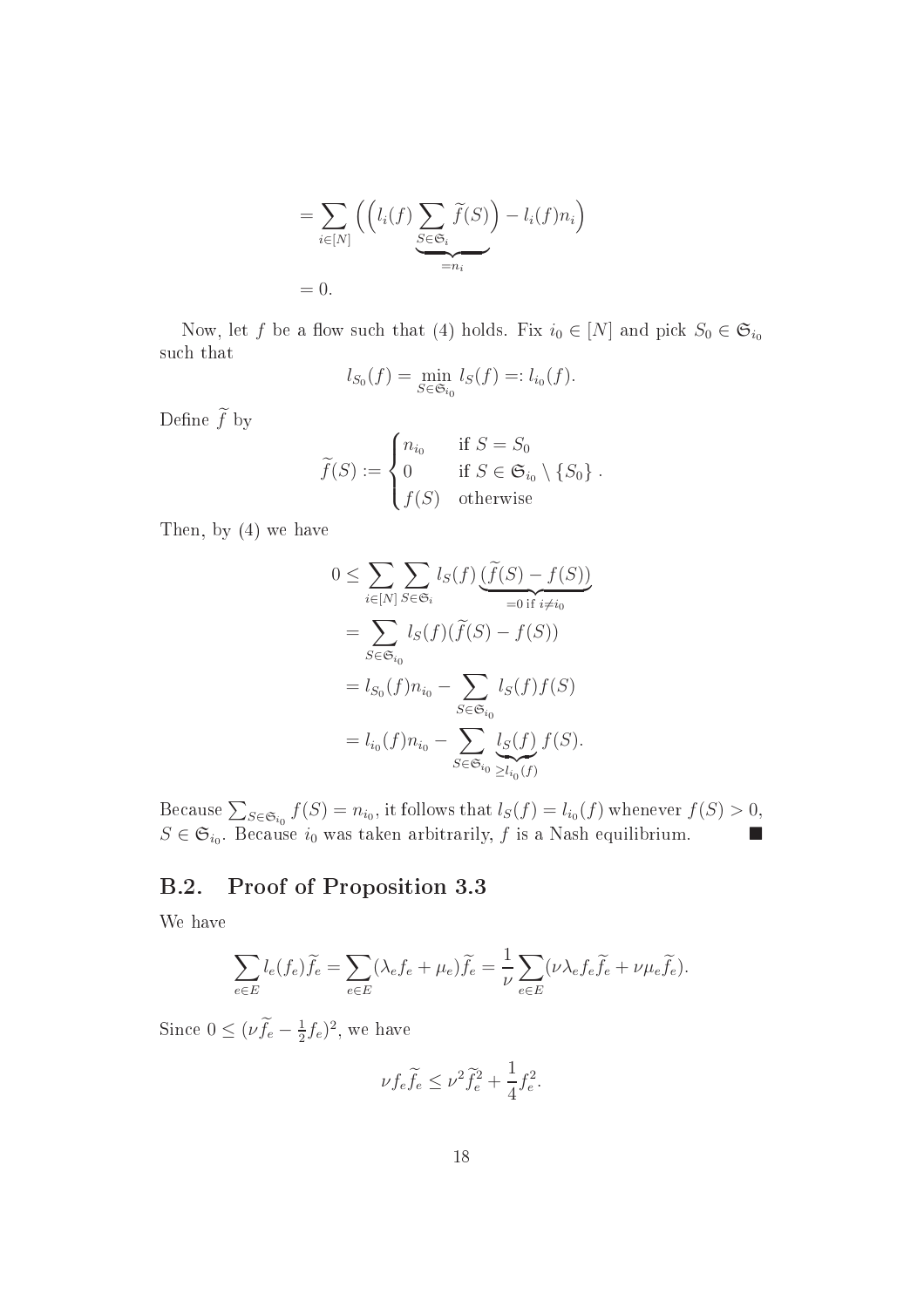Hen
e

$$
\frac{1}{\nu} \sum_{e \in E} (\nu \lambda_e f_e \tilde{f}_e + \nu \mu_e \tilde{f}_e) \leq \frac{1}{\nu} \sum_{e \in E} (\nu^2 \lambda_e \tilde{f}_e^2 + \frac{1}{4} \lambda_e f_e^2 + \nu \mu_e \tilde{f}_e)
$$
\n
$$
\leq \nu \sum_{e \in E} (\lambda_e \tilde{f}_e + \mu_e) \tilde{f}_e + \frac{1}{4\nu} \sum_{e \in E} \lambda_e f_e^2 \leq \nu \sum_{e \in E} l_e (\tilde{f}_e) \tilde{f}_e + \frac{1}{4\nu} \sum_{e \in E} l_e (f_e) f_e.
$$

#### B.3. Proof of Lemma 3.4

$$
\sum_{e \in E} l_e(f_e) f_e = \sum_{e \in E} l_e(f_e) \sum_{S \in \mathfrak{S}(e)} c(e, S) f(S) \le \sum_{e \in E} l_e(f_e) \sum_{S \in \mathfrak{S}(e)} \nu \cdot f(S)
$$
  
=  $\nu \sum_{e \in E} \sum_{S \in \mathfrak{S}(e)} l_e(f_e) f(S) = \nu \sum_{S \in \mathfrak{S}} \sum_{e \in E(S)} l_e(f_e) f(S) = \nu \sum_{S \in \mathfrak{S}} l_g^{\text{edges}}(f) f(S) = \nu \cdot \mathsf{SC}(f).$ 

#### B.4. Proof of Theorem 4.4 b)

We consider conservation flows and strategy latencies  $l<sup>paths</sup>$ . This can be modeled as a separable NCG in a similar way as before. We set

$$
a_{eS} := c(e, S) \tag{9}
$$

for each  $e \in E$  and  $S \in \mathfrak{S}$ . When we compute the congestion using (7) we get the right expression for the congestion for conservation flows, see (1). We already stated in Remark 2.1 b) that  $l_S^{\text{paths}}(f) = \sum_{e \in E(S)} c(e, S) f(S)$ . By (8) and (9) we get exactly  $l^{\text{paths}}$  as the strategy latency.

#### B.5. Proof of Theorem 4.5

a) First consider conservation flows and  $l^{\rm edges}$ . We will model this as a separable NCG. Again, as elements we take the links in  $E$  and as latency functions for the elements we take the latency functions of the links. A strategy  $S$  is identified with  $E(S)$ , so that it can be seen as a subset of the set of elements.

For each  $e \in E$  which lies in a path included in some strategy, denote by  $c_e$  the common value  $c(e, S)$  of all strategies  $S \in \mathfrak{S}(e)$ . Set  $c_e$  arbitrarily, e.g.,  $c_e := 0$ , if e is not used in any strategy. Define new latency functions for all  $e \in E$ :

$$
\widetilde{l}_e : \mathbb{R}_{\geq 0} \longrightarrow \mathbb{R}_{\geq 0}, \xi \longmapsto l_e(c_e \xi), \tag{10}
$$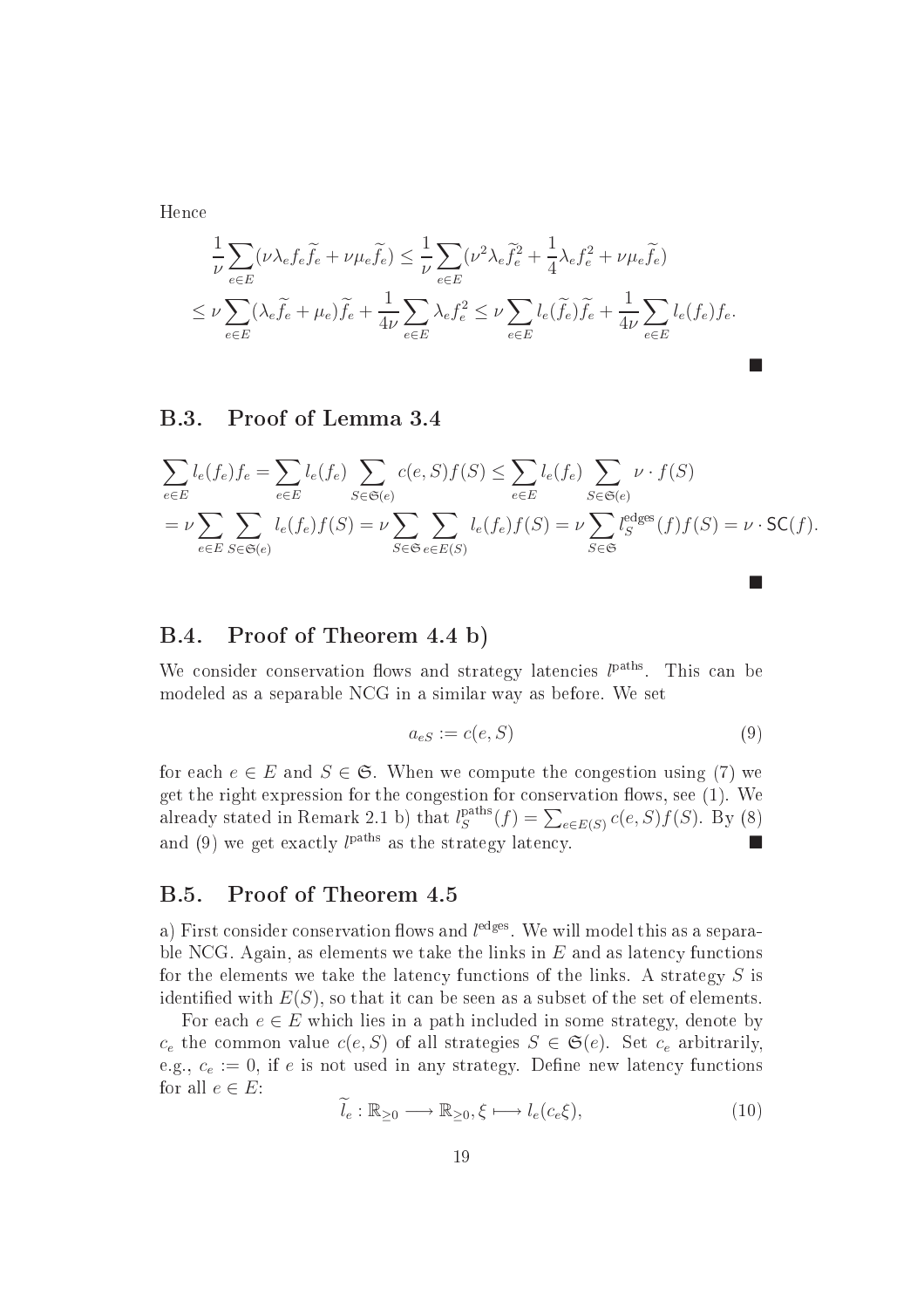and corresponding multipliers  $\tilde{a}_{eS} := 1$  if  $e \in E(S)$  and 0 otherwise.

The NCG  $\Gamma$  defined by the  $(l_e)_{e \in E}$  and the  $(\widetilde{a}_{eS})_{\substack{e \in E \\ S \in \mathfrak{S}}}$  models our multicast game. To see this, we observe that by (7) and (8)

$$
\widetilde{l}_{S}(f) = \sum_{e \in E(S)} \widetilde{a}_{eS} \widetilde{l}_{e} \left( \sum_{T \in \mathfrak{S}(e)} \widetilde{a}_{eT} f(T) \right)
$$
\n
$$
= \sum_{e \in E(S)} \widetilde{l}_{e} \left( \sum_{T \in \mathfrak{S}(e)} f(T) \right)
$$
\n
$$
= \sum_{e \in E(S)} l_{e} \left( c_{e} \sum_{T \in \mathfrak{S}(e)} f(T) \right)
$$
\n
$$
= \sum_{e \in E(S)} l_{e} \left( \sum_{T \in \mathfrak{S}(e)} c(e, T) f(T) \right)
$$
\n
$$
= \sum_{e \in E(S)} l_{e} (f_{e}) = l_{S}^{\text{edges}} (f).
$$

The transformation in (10) preserves the anar
hy value of the lass of used latency functions. Hence, the bound of Theorem 4.2 holds, if we take for  $\mathcal L$ the laten
y fun
tions on the links of the network.

b) Now consider duplication flows and  $l<sup>paths</sup>$ . We proceed as above, but define new latency functions for all  $e \in E$ :

$$
\widetilde{l}_e : \mathbb{R}_{\geq 0} \longrightarrow \mathbb{R}_{\geq 0}, \xi \longmapsto c_e l_e(\xi), \tag{11}
$$

and corresponding multipliers  $\tilde{a}_{eS} := 1$  if  $e \in E(S)$  and 0 otherwise. The NCG defined by the  $(l_e)_{e \in E}$  and the  $(\widetilde{a}_{eS})_{e \in E}$  models our multicast game. It is straightforward to see that in the NCG, we get exactly the same congestions as in our multicast game. We also have the right individual latencies, since

$$
\widetilde{l}_S(f) = \sum_{e \in E(S)} \widetilde{l}_e(f_e)
$$
\n
$$
= \sum_{e \in E(S)} c_e l_e(f_e)
$$
\n
$$
= \sum_{e \in E(S)} c(e, S) l_e(f_e)
$$
\n
$$
= l_S^{\text{paths}}(f) \text{ by Remark 2.1 b}.
$$

The transformation in (11) preserves the anar
hy value of the lass of used laten
y fun
tions, so we an use Theorem 4.2.